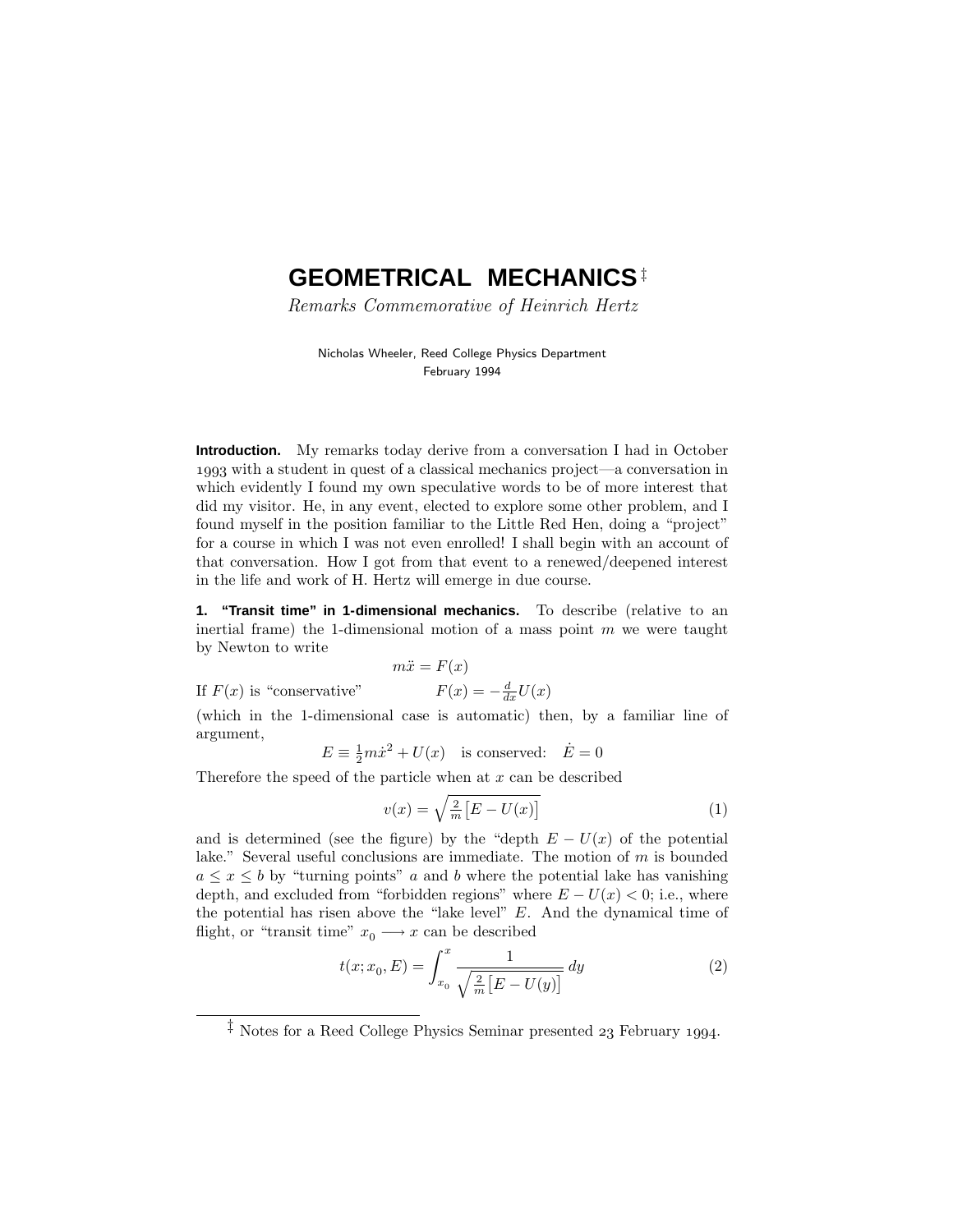

FIGURE 1: "Potential lake" in 1-dimensional mechanics.

By functional inversion—when it can be accomplished!—one obtains

$$
x = x(t; x_0, E)
$$

which provides an explicit description of the *E*-conserving motion of the particle.

Greater interest attaches, however, to (because they are less familiar) some of the non-standard applications/generalizations of (2). For example: functions of the type

$$
T(x,p) = \int^x \frac{1}{\sqrt{\frac{2}{m} \left[ H(x,p) - U(y) \right]}} \, dy
$$

comprise seldom-remarked "natural companions" of the Hamiltonian

$$
H(x,p) = \frac{1}{2m}p^2 + U(x)
$$

Indeed,  $H(x, p)$  and  $T(x, p)$  are "conjugate observables" in the sense that

$$
[T,H]\equiv \tfrac{\partial T}{\partial x} \tfrac{\partial H}{\partial p} - \tfrac{\partial H}{\partial x} \tfrac{\partial T}{\partial p} = 1
$$

It is by quantization of the Hamiltonian  $H(x, p) \longrightarrow H$  that one prepares to write the Schrödinger equation  $\mathbf{H}\psi = i\hbar\psi$ . The same procedure  $T(x, p) \longrightarrow \mathbf{T}$ yields a highly non-standard object: a "time operator," which is conjugate to **H** in the sense standard to quantum mechanics

$$
[\mathsf{T},\mathsf{H}] \equiv \mathsf{T}\mathsf{H} - \mathsf{H}\mathsf{T} = i\hbar \mathsf{I}
$$

Upon this remark hangs a tale which I may tell on some other occasion. It is, however, by dimensional generalization of (2) that I was led to the subject matter of today's talk.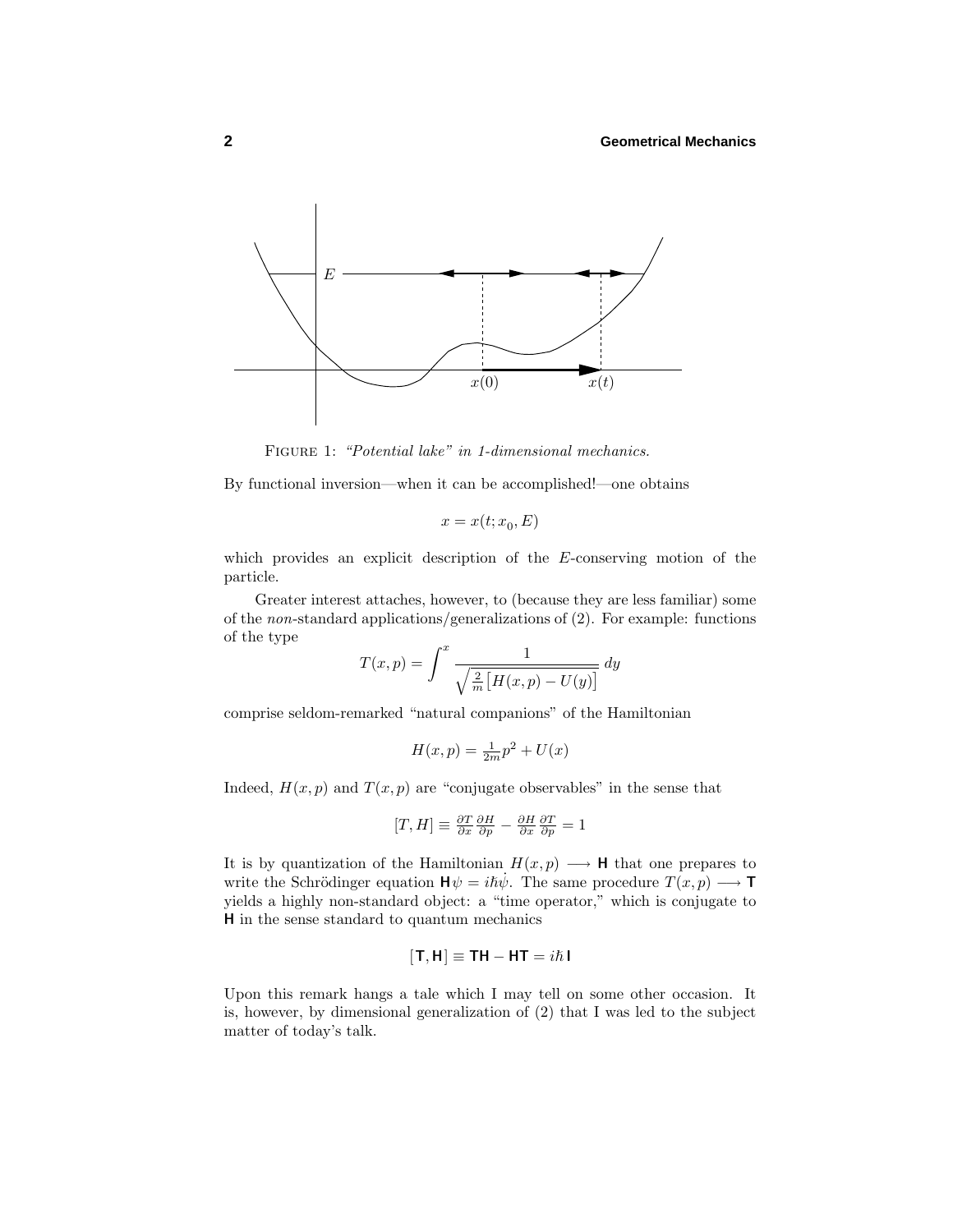## **Transit time 3**

**2. "Transit time" in N-dimensional mechanics.** To describe (relative to an inertial frame) the *N*-dimensional motion of *m* we write

$$
m\ddot{\bm{x}} = \bm{F}(\bm{x})
$$

Now  $\boldsymbol{F}(\boldsymbol{x}) = -\boldsymbol{\nabla} U(\boldsymbol{x})$ 

$$
\begin{array}{c}\n\text{...}\\
\text{...}\\
\text{...}\\
\text{...}\\
\text{...}\\
\text{...}\\
\text{...}\\
\text{...}\\
\text{...}\\
\text{...}\\
\text{...}\\
\text{...}\\
\text{...}\\
\text{...}\\
\text{...}\\
\text{...}\\
\text{...}\\
\text{...}\\
\text{...}\\
\text{...}\\
\text{...}\\
\text{...}\\
\text{...}\\
\text{...}\\
\text{...}\\
\text{...}\\
\text{...}\\
\text{...}\\
\text{...}\\
\text{...}\\
\text{...}\\
\text{...}\\
\text{...}\\
\text{...}\\
\text{...}\\
\text{...}\\
\text{...}\\
\text{...}\\
\text{...}\\
\text{...}\\
\text{...}\\
\text{...}\\
\text{...}\\
\text{...}\\
\text{...}\\
\text{...}\\
\text{...}\\
\text{...}\\
\text{...}\\
\text{...}\\
\text{...}\\
\text{...}\\
\text{...}\\
\text{...}\\
\text{...}\\
\text{...}\\
\text{...}\\
\text{...}\\
\text{...}\\
\text{...}\\
\text{...}\\
\text{...}\\
\text{...}\\
\text{...}\\
\text{...}\\
\text{...}\\
\text{...}\\
\text{...}\\
\text{...}\\
\text{...}\\
\text{...}\\
\text{...}\\
\text{...}\\
\text{...}\\
\text{...}\\
\text{...}\\
\text{...}\\
\text{...}\\
\text{...}\\
\text{...}\\
\text{...}\\
\text{...}\\
\text{...}\\
\text{...}\\
\text{...}\\
\text{...}\\
\text{...}\\
\text{...}\\
\text{...}\\
\text{...}\\
\text{...}\\
\text{...}\\
\text{...}\\
\text{...}\\
\text{...}\\
\text{...}\\
\text{...}\\
\text{...}\\
\text{...}\\
\text{...}\\
\text{...}\\
\text{...}\\
\text{...}\\
\text{...}\\
\text{...}\\
\text{...}\\
\text{...}\\
\text{...}\\
\text{...}\\
\text{...}\\
\text{...}\\
\text{...}\\
\text{...}\\
\text{...}\\
\text{...}\\
\text{...}\\
\text{...}\\
\text{...}\\
\text{...}\\
\text{...}\\
\text{...}\\
\text{...}\\
\text{...}\\
\text{...}\\
\text{...}\\
\text
$$

is no longer automatic; it is mathematically rare but physically commonplace. It is, in all events, critical to energy conservation

$$
\dot{E} = 0 \quad \text{with} \quad E \equiv \frac{1}{2}mv^2 + U(\pmb{x})
$$

and will be assumed. Speed  $v$  is, as before, determined by the local depth of the potential lake

$$
v(\pmb{x}) = \sqrt{\frac{2}{m} \left[ E - U(\pmb{x}) \right]}
$$
 (3)

but now the potential lake is (see the second figure) a much more "lake-like"



FIGURE 2: "Topographic map" of a 2-dimensional potential lake. The light curves are equipotentials. The curve which links the points  $\mathbf{x}(0) \longrightarrow \mathbf{x}(s)$  has Euclidean arc length *s*.

place. It is, in particular, a place where speed—since it conveys no directional information—is insufficient to determine velocity.

To every "path" inscribed "on the surface of the *E*-lake" (i..e., within the region L bounded by the equipotential  $U(\mathbf{x}) = E$ ) we can associate a "transit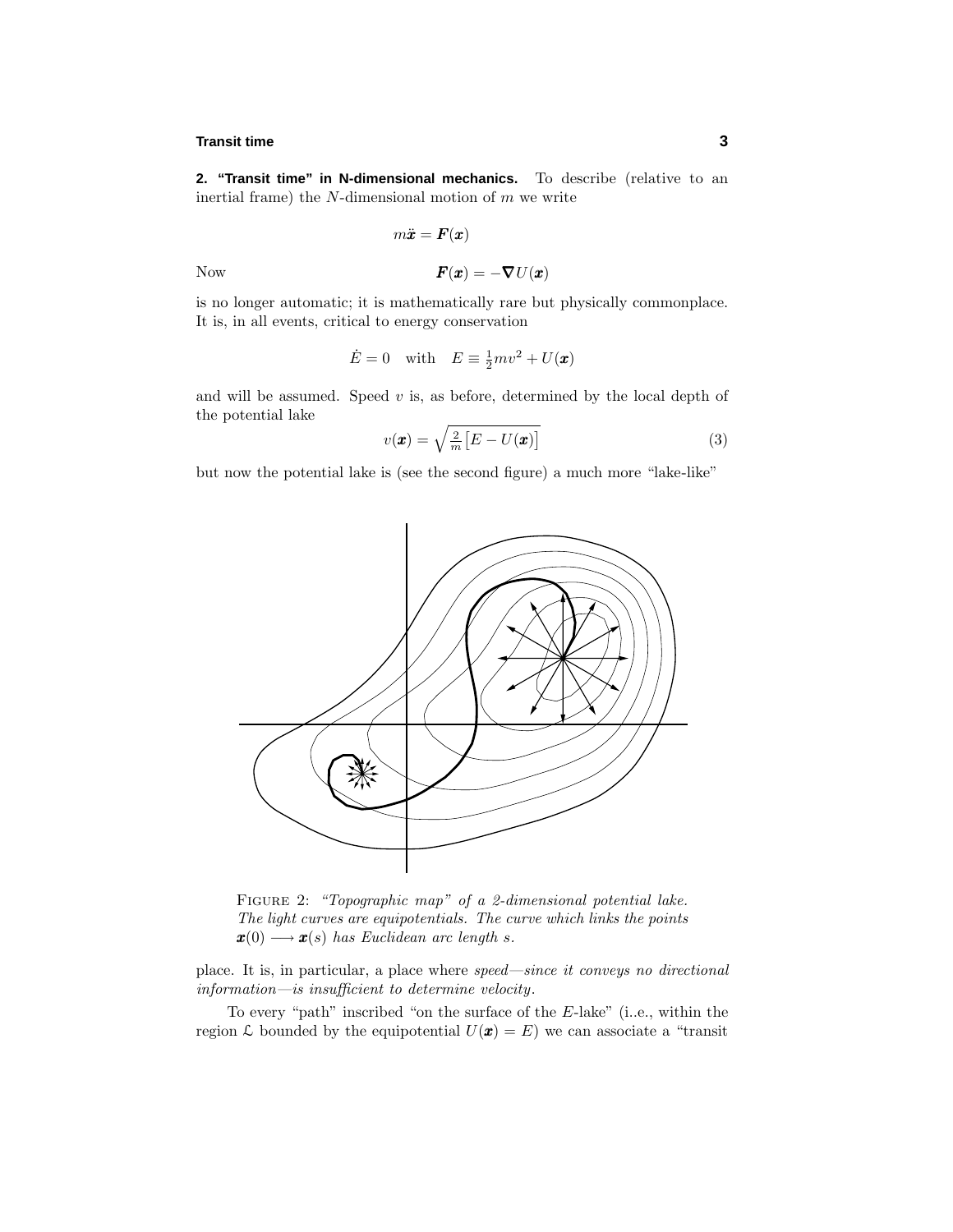time" *T*[path]. To notate this obvious fact it is convenient to adopt arc-length parameterization  $ds^2 = dx^2 + dy^2$ , writing

$$
T[\boldsymbol{x}(s)] = \int_0^s \frac{1}{v(\boldsymbol{x}(s'))} \, ds' \tag{4}
$$

Consider now the population P of paths (of various lengths)  $a \rightarrow b$ , as illustrated in the third figure. We have particular interest in the "dynamical" elements of such populations P, i.e., in the paths which the *E*-conserving moton of *m* would trace out in time. More specifically, we have interest in the answer



FIGURE 3: Population  $P$  of curves inscribed on the surface of an *E*-lake. The distinguished curve was traced by a mass point *m*; it is "dynamically necessary," the others "dynamically impossible."

to this question: Is there a property of *T*[path] that serves to distinguish dynamical paths from paths-in-general? The question—which is the question posed to the student mentioned in my Introduction—springs naturally to the imagination of anyone passingly familiar with the variational principles of mechanics, particularly because it is so evocative of *...*

**3. Fermat's Principle of Least Time.** A satisfactory geometrical optics—a theory of light rays in isotropically inhomogeneous media can, whether one proceeds from Maxwellian electrodynamics or in the more phenomenological language of Pierre Fermat, be constructed as follows:

1) To each point *x* in the medium assign a "speed function"

$$
v(\pmb{x}) = \frac{c}{n(\pmb{x})}
$$

where  $n(\mathbf{x})$  is the local "index of refraction";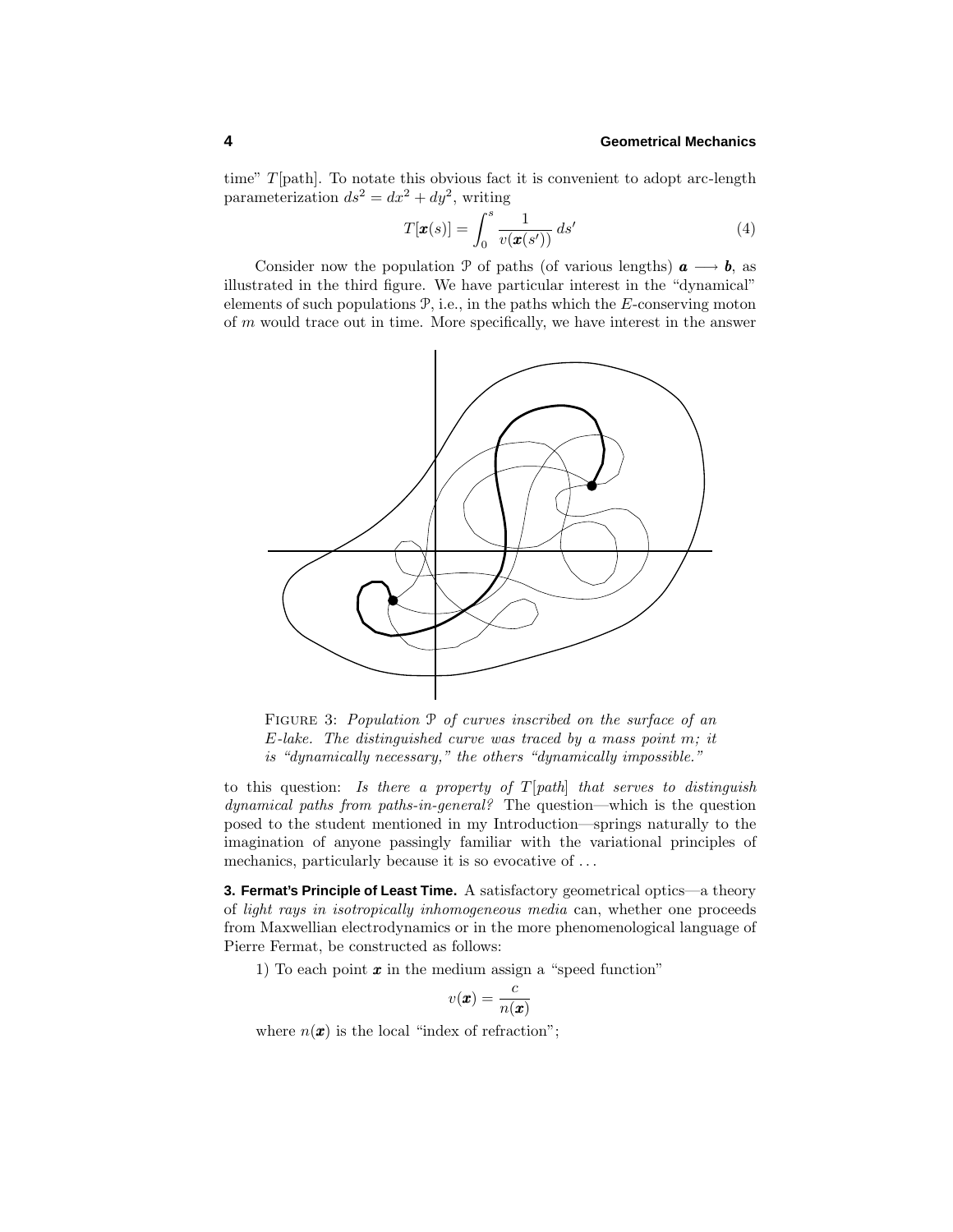## **Fermat's Principle of Least Time 5**

2) To each hypothetical path *x*(*s*) associate a number-valued path functional

$$
T[\text{path}] = \text{``transit time''}
$$
\n
$$
= \int_0^s \frac{1}{v(\pmb{x}(s'))} ds'
$$
\n
$$
= \frac{1}{c} \cdot \underbrace{\int_0^s n(\pmb{x}(s')) ds'}_{\equiv \text{``optical path length''}}
$$

3) Associate optical "rays" with the paths which extremize (or as the informal phrase goes, which "minimize") optical path length.

Turning now to the analytical implementation of Fermat's Principle, it proves convenient (to avoid a certain technical complication, as discussed below) to give up the specialness of *s*-parameterization in favor of unspecialized/ arbitrary  $\lambda$ -parameterization, writing  $\mathbf{x}(\lambda)$  to describe a path. Then, using  $ds = \sqrt{\mathbf{\hat{x}} \cdot \mathbf{\hat{x}}} d\lambda$  with  $\mathbf{\hat{x}} \equiv \frac{d}{d\lambda} \mathbf{x}$ , we have

$$
T[\pmb{x}(\lambda)] = \frac{1}{c} \int n(\pmb{x}) \sqrt{\hat{\pmb{x}} \cdot \hat{\pmb{x}}} \, d\lambda
$$

Then methods standard to the calculus of variations proceed from

FERMAT'S PRINCIPLE: 
$$
\delta T[\boldsymbol{x}(\lambda)] = 0
$$

to the statement

$$
\left\{\frac{d}{d\lambda}\frac{\partial}{\partial \mathbf{\hat{x}}} - \frac{\partial}{\partial \mathbf{x}}\right\} n(\mathbf{x})\sqrt{\mathbf{\hat{x}}\cdot \mathbf{\hat{x}}} = \mathbf{0}
$$

Thus are we led to the so-called "ray equations"

$$
\frac{d}{d\lambda} \left[ n \frac{\dot{x}}{\sqrt{\dot{x} \cdot \dot{x}}} \right] - \sqrt{\dot{x} \cdot \dot{x}} \, \nabla n = \mathbf{0} \tag{5}
$$

Several remarks are now in order:

If at this point we were to revert  $s \leftarrow \lambda$  to arc-length parameterization then  $ds = d\lambda$  entails  $\sqrt{\hat{x} \cdot \hat{x}} = 1$  and from (5) we obtain

$$
\frac{d}{ds} \left[ n \frac{d\boldsymbol{x}}{ds} \right] - \boldsymbol{\nabla} n = \mathbf{0} \tag{6}
$$

which in homogeneous media (where  $\nabla n = 0$ ) reduces to  $d^2x/ds^2 = 0$ : rays become straight (in the Euclidean sense).

Curiously, equation (6) is not itself derivable (except by trickery) from a "Lagrangian." To retain access to the Lagrangian method after adoption of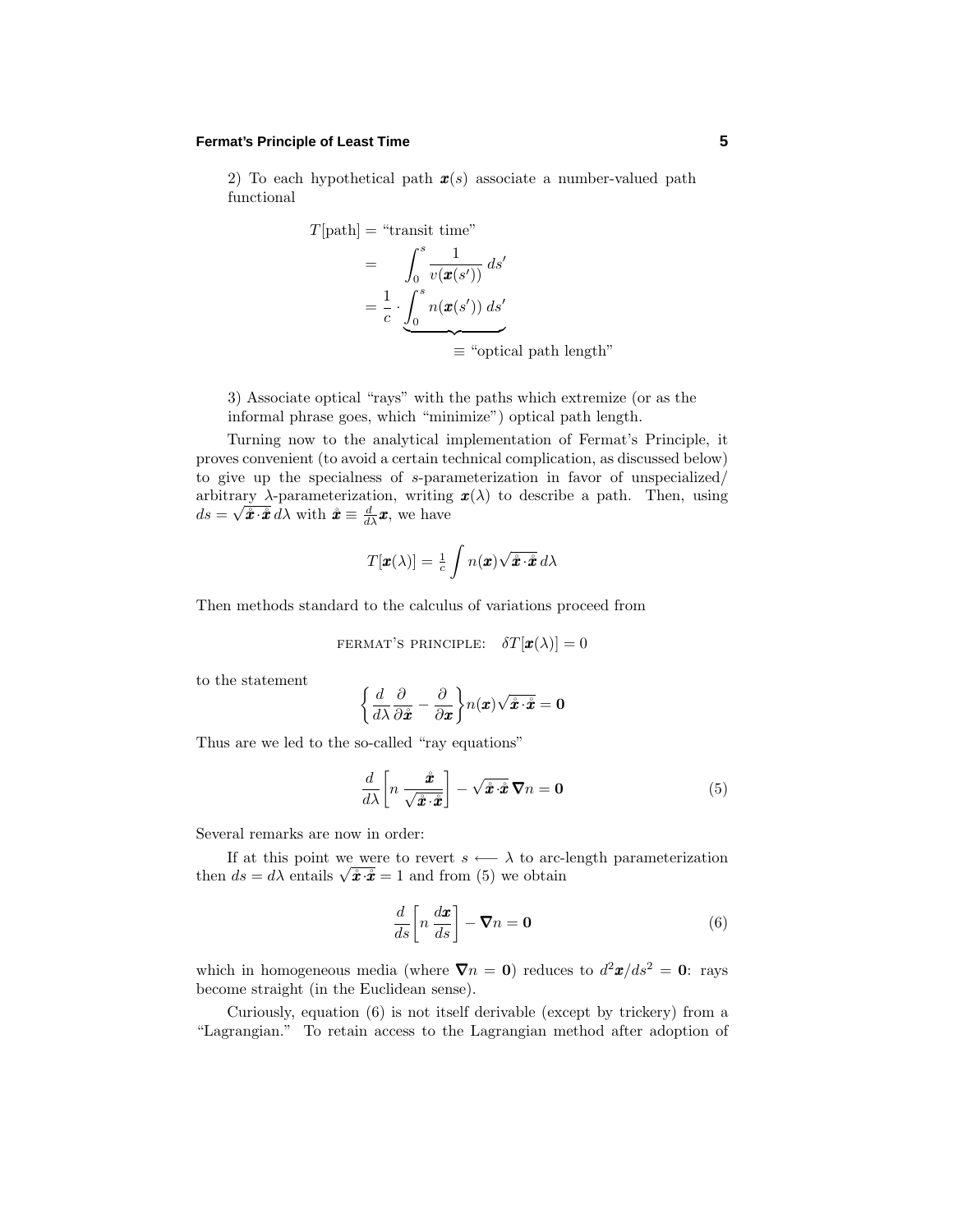s-parameterization one must treat  $\sqrt{\hat{x} \cdot \hat{x}} = 1$  (here  $\hat{x} \equiv \frac{d}{ds} x$ ) as a "constraint," writing

$$
\delta \int \left\{ n(\boldsymbol{x}) + \frac{1}{2}\lambda[\mathbf{\hat{x}} \cdot \mathbf{\hat{x}} - 1] \right\} = 0
$$

where  $\lambda(s)$  has now the nature of a "Lagrange multiplier" which has joined  $\mathbf{x}(s)$ on the list of unknown functions of *s* which it is our business to describe.

Multiply  $n(\mathbf{x})$  into (6) and obtain  $\left(n\frac{d}{ds}\right)^2\mathbf{x} = \frac{1}{2}\nabla n^2$ . Write  $n\frac{d}{ds} = \frac{d}{du}$ ; i.e., give up *s*-parameterization in favor of u-parameterization, with

$$
u(s) = \int^s \frac{1}{n(\pmb{x}(s'))} \, ds'
$$

Then (6) reads

$$
\left(\frac{d}{du}\right)^2 \pmb{x} = \frac{1}{2} \pmb{\nabla} n^2
$$

which looks very "Newtonian," and can be considered to arise from the following "Lagrangian":

$$
L = \frac{1}{2}\frac{d\boldsymbol{x}}{du} \cdot \frac{d\boldsymbol{x}}{du} + \frac{1}{2}n^2
$$

Though Fermat spoke casually of "least time," what he actually gave us is a static theory of curves, in which "rays" are distinguished from other curves by their least optical length. It is, I think, well to remind ourselves that Fermat wrote in  $1657$ , almost twenty years before Olaf Römer—in  $1676$ , eleven years after Fermat's death—first demonstrated the speed of light to be  $c < \infty$ . We find it so utterly natural to think of the index of refraction as having to do with the ratio of two speeds

index of refraction 
$$
=
$$
  $\frac{\text{speed of light in vacuum}}{\text{speed of light in medium}}$ 

that we are astonished by the realization that neither Snell, nor Descarte, nor Fermat were in position to entertain the physical imagery that attaches to such a notion. Nothing actually moved in optics—I set aside the Newtonian fiction of "corpusles in flight"—until the invention of the dynamical wave theory of light (foreshadowed in  $1678$  by Huygens), where "rays" arise as "curves normal to surfaces of constant phase," and the "things" which literally move along "rays" are no more "physical" than mere points of intersection!

In mechanics, on the other hand, we confront the "real" motion of (idealized) "real things": mass points. I return now to the mechanical discussion where we left in on p. 4, asking *...*

**4. Does there exist a mechanical analog of Fermat's Principle?** Such a theory, if it existed, would refer presumably to the geometry of the space curves *x*(*s*) traced out (in time) by *m*. This separately from properly dynamical matters, which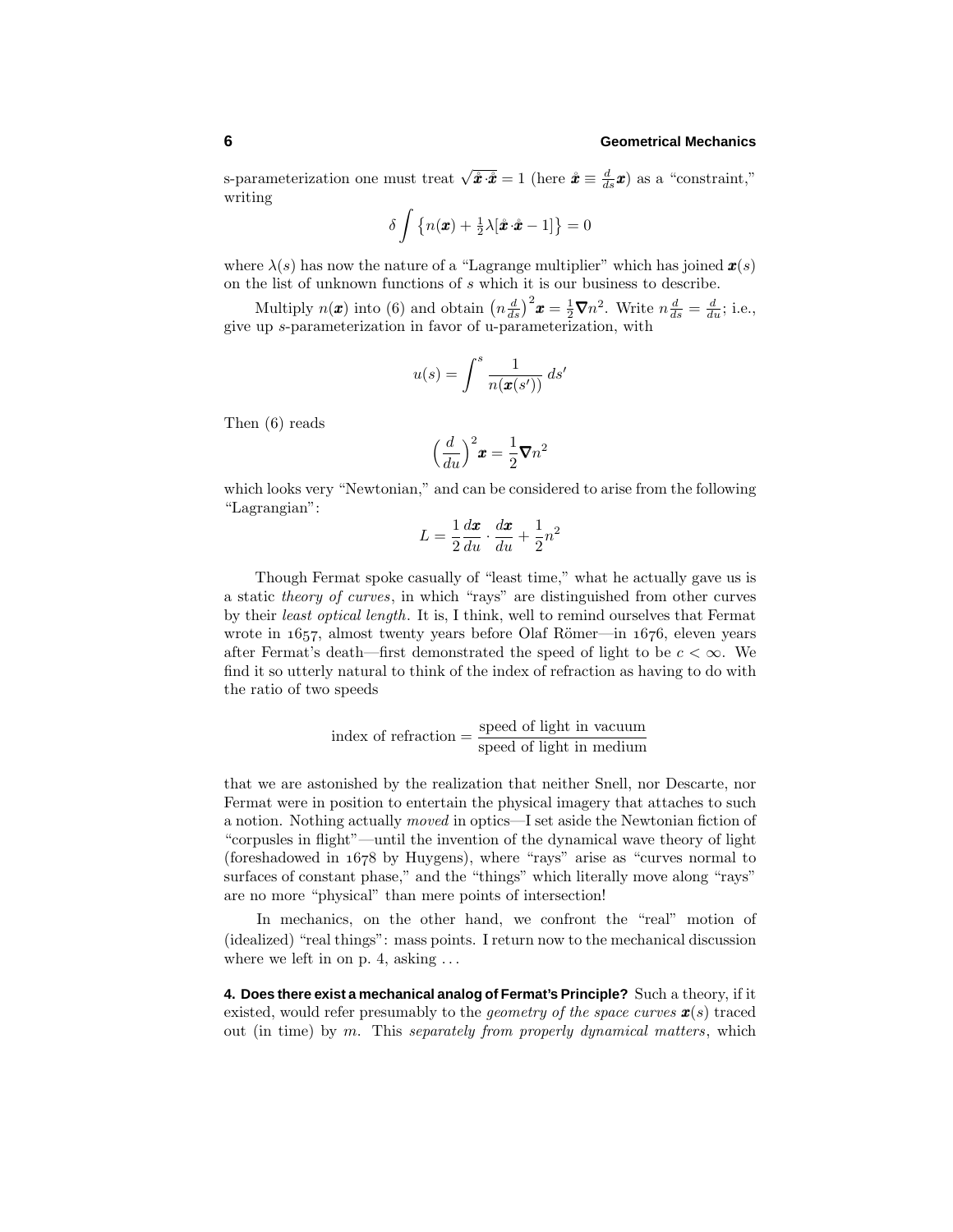### **Mechanical analog of Fermat's Principle 7**

can be considered to reside in the structure of the function  $s(t)$ . We adopt, therefore, this non-standard point of view:

 $\mathbf{X}(s)$  describes the "trajectory" of *m*, the mechanical analog of a "ray"  $\begin{vmatrix} \n\cdot & \cdot \\
\cdot & s(t) \n\end{vmatrix}$  describes *motion along* that trajectory  $\overline{\phantom{a}}$  $\overline{\phantom{a}}$  $\overline{\phantom{a}}$ ↓

 $\mathbf{x}(t) \equiv \mathbf{X}(s(t))$  is the central object of Newtonian mechanics

To get off the ground we must recall some aspects of the mathematical theory of space curves. Let  $\mathbf{X}(s)$  serve, relative to a Cartesian frame, to provide



FIGURE 4: Vectors natural to the description of a space curve  $\mathcal{C}$ .

the *s*-parameterized description of such a curve C. Then  $T(s) \equiv \dot{X}(s)$  describes the unit tangent to  $C$  at *s*.  $\mathring{T}(s)$  lies normal to  $T(s)$  and in the plane in which C is locally inscribed. The equation  $\mathbf{\hat{T}}(s) = \kappa(s) \mathbf{U}(s)$  serves (with  $\mathbf{U}(s)$ ) a unit vector) to describe both the direction  $U(s)$  and the magnitude  $\kappa(s)$  of the local curvature of C. Assume  $\kappa(s) \neq 0$  and define  $V(s) \equiv T(s) \times U(s)$  which serves to complete the construction of an orthonormal triad at each (non-straight) point *s* of C. Elementary arguments lead to the conclusions that  $\mathbf{U} = -\kappa \mathbf{T} - \tau \mathbf{V}$  and  $\mathring{\bm{V}}(s) = \tau \bm{U}$ , where  $\tau(s)$  is the torsion of C at *s*. Briefly

$$
\begin{pmatrix} \mathring{T} \\ \mathring{U} \\ \mathring{V} \end{pmatrix} = \begin{pmatrix} 0 & \kappa & 0 \\ -\kappa & 0 & -\tau \\ 0 & \tau & 0 \end{pmatrix} \begin{pmatrix} T \\ U \\ V \end{pmatrix}
$$

which comprise the famous "Frenet-Serret formulae"  $(1847-1851)$ .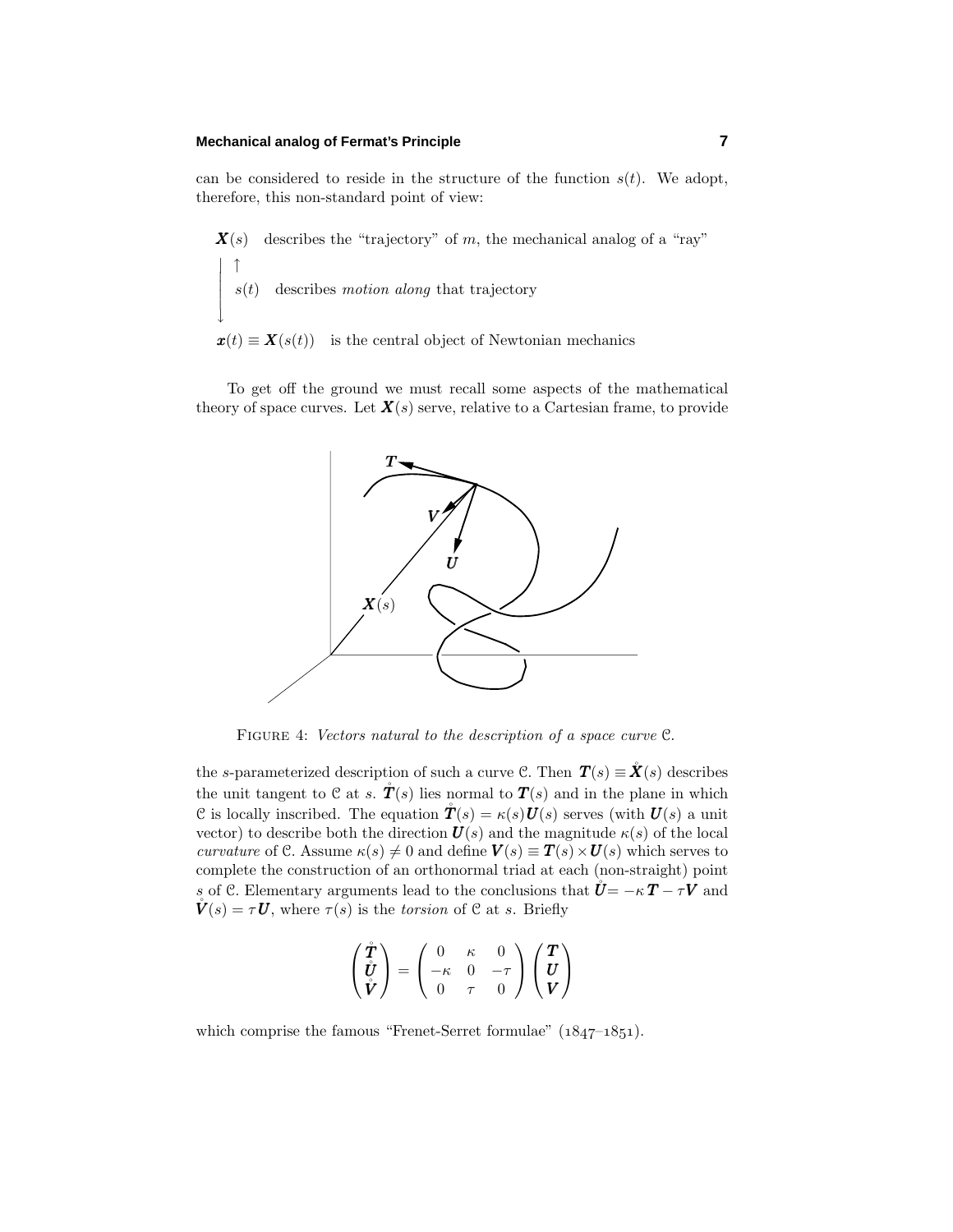Turning in this language to the subject matter of elementary kinematics, we have

$$
\dot{x} = \dot{s}\,\mathbf{\hat{X}}
$$
\n
$$
= \dot{s}\,\mathbf{T}
$$
\n
$$
\ddot{x} = \ddot{s}\,\mathbf{T} + \dot{s}^2\,\mathbf{\hat{T}}
$$
\n
$$
= \ddot{s}\,\mathbf{T} + \dot{s}^2\,\mathbf{\hat{K}}\,\mathbf{U}
$$
\n
$$
\kappa = 1/R \text{ with } R = \text{``radius of curvature," so}
$$
\n
$$
\dot{s}^2\kappa \text{ is precisely the } v^2/R \text{ familiar from the elementary theory of uniform circular motion}
$$

$$
\ddot{\mathbf{x}} = (\ddot{s} - \dot{s}^3 \kappa^2) \mathbf{T} + (3\dot{s}\ddot{s}\kappa + \dot{s}^3 \ddot{\kappa}) \mathbf{U} - \dot{s}^3 \kappa \tau \mathbf{V}
$$
  
:

which we now use to construct a "Newtonian theory of dynamical trajectories." To describe the conservative motion of *m* let us write

$$
\ddot{x}(t) = G(x(t))
$$
\nwith\n
$$
G(x) \equiv -\frac{1}{m}\nabla U(x) = \frac{1}{2}\nabla \left\{\frac{2}{m}[E - U(x)]\right\}
$$

which we are now in position to formulate

$$
\dot{s}^2 \mathbf{\hat{T}} + \ddot{s} \mathbf{T} = \mathbf{G} \tag{7}
$$

All reference to the specifically motional aspects of the situation resides here in the factors  $\dot{s}^2$  and  $\ddot{s}$ , which we now eliminate to obtain a "theory of trajectories" as a kind of residue. To that end, we note first that by energy conservation

$$
\dot{s}^2 = \frac{2}{m}\big[E - U(\pmb{x})\big]
$$

Also by  $\mathbf{\dot{T}} \perp \mathbf{T}$  and  $\mathbf{T} \cdot \mathbf{T} = 1$ 

$$
\ddot{s} = \boldsymbol{T} \cdot \boldsymbol{G} = \frac{1}{2} \boldsymbol{T} \cdot \boldsymbol{\nabla} \left\{ \frac{2}{m} \left[ E - U(\boldsymbol{x}) \right] \right\}
$$

Partly to reduce notational clutter, but mainly to facilitate comparison with our optical experience, we agree to write

$$
\frac{2}{m}[E - U(\pmb{x})] \equiv v^2(\pmb{x}) \equiv \left[\frac{c}{n(\pmb{x};E)}\right]^2
$$

where the *c* has been introduced from dimensional necessity but immediately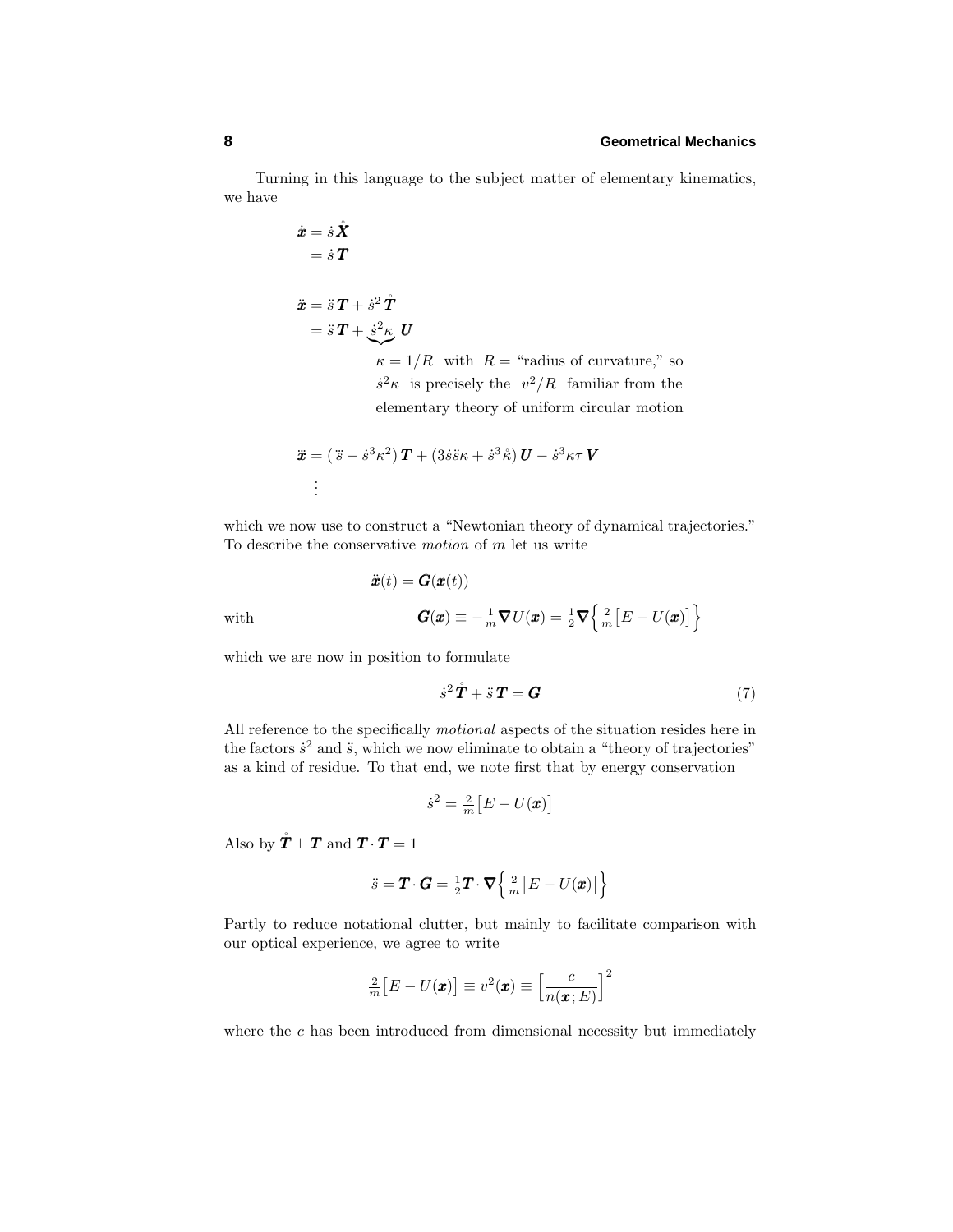#### **Variational formulation 9**

drops away, and where it becomes natural to adopt the terminology

$$
n(\pmb{x};E) \equiv \text{ the "mechanical index of refraction"}
$$

Returning with this information and in this notation to (7) we have

$$
\frac{1}{n^2}\mathring{T} + \frac{1}{2}\left(T \cdot \nabla \frac{1}{n^2}\right)T = \underbrace{\frac{1}{2}\nabla \frac{1}{n^2}}_{= \frac{1}{n}\nabla \frac{1}{n}} = \frac{1}{n}\nabla \frac{1}{n}
$$

so

$$
\tfrac{1}{n}\mathring{\pmb{T}}+\left(\pmb{T}\cdot\pmb{\nabla}_{\,n}^{\,1}\right)\pmb{T}=\pmb{\nabla}_{\,n}^{\,1}
$$

of which

$$
\frac{d}{ds} \left[ \frac{1}{n} \frac{dX}{ds} \right] - \nabla \frac{1}{n} = \mathbf{0}
$$
\n(8)

is but a notational variant.

Equation (8) is the "trajectory equation" of Newtonian dynamics. It describes the "design of the tracks" along which *m* is permitted to move with conserved energy *E*. To describe the particle's *progress along* such a track  $\mathcal{C}_E$ we can appeal to the transit time formalism, writing

$$
t(s) \equiv \text{transit time } \mathbf{X}(0) \longrightarrow \mathbf{X}(s) \text{ along } \mathcal{C}_E
$$

$$
= \int_0^s \frac{1}{\sqrt{\frac{2}{m} \left[E - U(\mathbf{X}(s'))\right]}} ds' = \frac{1}{c} \int_0^s n(\mathbf{X}(s'); E) ds'
$$

$$
\downarrow
$$

$$
s = s(t) \text{ by functional inversion}
$$

We anticipate that there will be occasions when it is the intractability of the functional inversion that prevents our progressing from the trajectory to an explicit description of the motion—occasions, that is to say, when it is relatively easier to solve (8) than it is to solve the associated equations of motion.

The trajectory equation (8) provides the foundation of what might be called "time-independent Newtonian dynamics." Interestingly, the phrase is much less familiar than the "time-independent Hamilton-Jacobi equation" and the "time-independent Schrödinger equation" which it calls instantly to mind. Nor are we speaking here of a merely terminological resonance; there exists a sense which I hope to detail on some other occasion—in which the former subject lies at the theoretical base of the latter two.

**5. Variational formulation of time-independent Newtonian mechanics.** Equation (8)—the "trajectory equation"—is structurally identical to the "ray equation" (6), from which however it differs in one important respect, which can be symbolized

$$
n(\boldsymbol{x})_{\text{optical}} \longrightarrow \frac{1}{n(\boldsymbol{x};E)_{\text{mechanical}}}
$$
\n(9)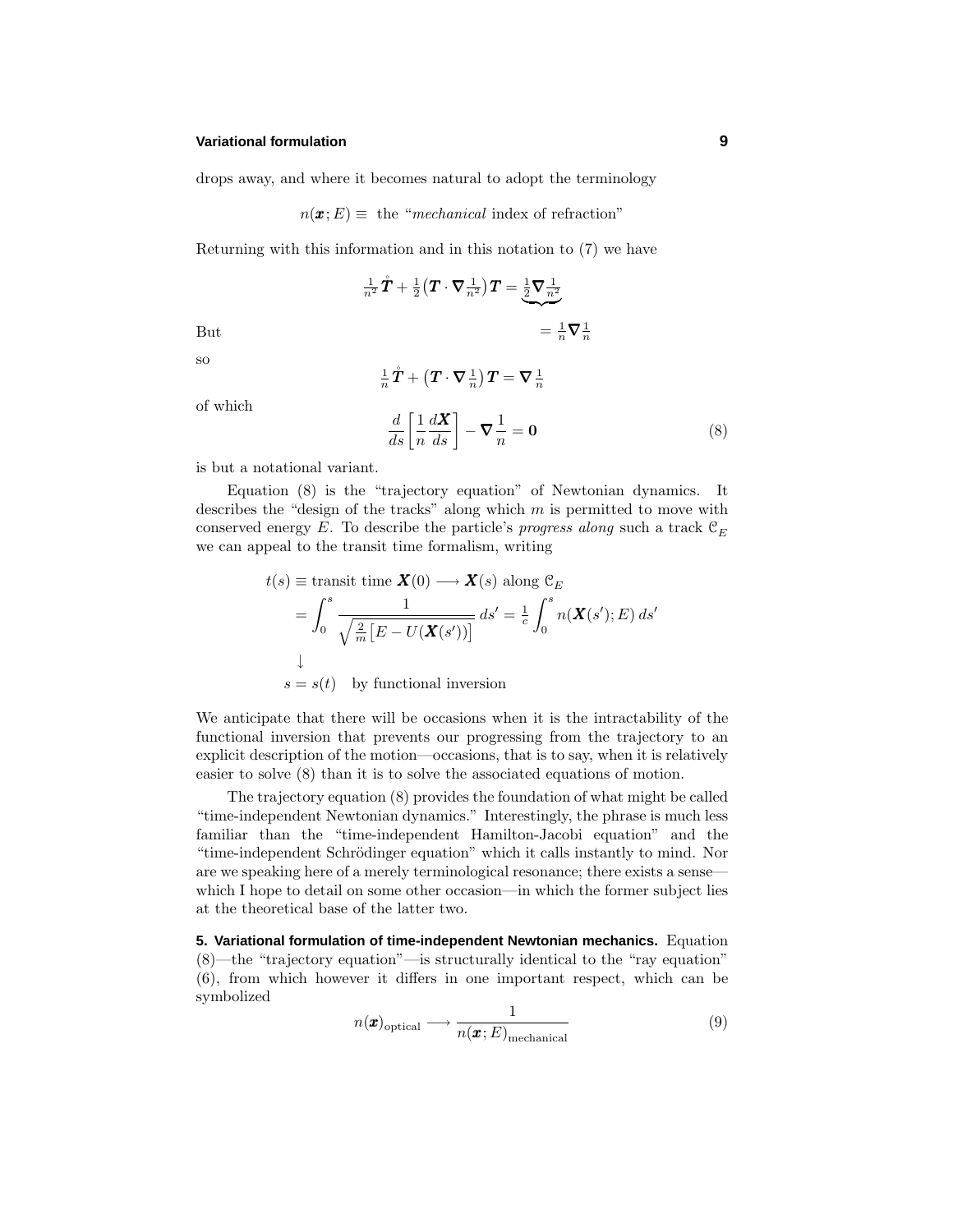We have seen that the ray equation can be obtained by specialization  $s \leftarrow \lambda$ of the arbitrarily parameterized Euler-Lagrange equation (5) which issues from the variational principle  $\delta \int n(\mathbf{x}) \sqrt{\mathbf{\vec{x}} \cdot \mathbf{\vec{x}}} d\lambda = 0$ . Similarly,

$$
\delta \int \frac{1}{n(\pmb{x};E)} \sqrt{\mathbf{\hat{x}} \cdot \mathbf{\hat{x}}} \, d\lambda = 0 \tag{10}
$$

gives

$$
\left\{\frac{d}{d\lambda}\frac{\partial}{\partial \mathbf{\hat{x}}}-\frac{\partial}{\partial \mathbf{x}}\right\}\frac{1}{n(\mathbf{x};E)}\sqrt{\mathbf{\hat{x}}\cdot\mathbf{\hat{x}}}=0
$$

whence

$$
\frac{d}{d\lambda} \left[ \frac{1}{n} \frac{\hat{\mathbf{x}}}{\sqrt{\hat{\mathbf{x}} \cdot \hat{\mathbf{x}}} } \right] - \sqrt{\hat{\mathbf{x}} \cdot \hat{\mathbf{x}}} \, \nabla \frac{1}{n} = \mathbf{0} \tag{11}
$$

from which by  $s \leftarrow \lambda$  we recover the trajectory equation (8).

Suppose were were to agree—at high risk of the confusion which I want here to dispel—to notate the variational principle  $(10)$  as follows:

$$
\hat{\delta} \int \frac{1}{n} ds = 0 \tag{12}
$$

where the  $\hat{ }$  is understood to signify that the variation is to be carried out subject to the constraint  $\sqrt{\hat{x} \cdot \hat{x}} = 1$ . Using

$$
\frac{1}{n} = \sqrt{\frac{2}{mc^2}[E - U]} = \sqrt{\frac{2}{mc^2}} \cdot \sqrt{T}
$$
 with  $T$  = kinetic energy

we find that Newtonian trajectories of energy *E* have the property that they extremize "Jacobi's action functional"

$$
A[\text{path}] \equiv \sqrt{\frac{m}{2}} \int \sqrt{T} \, ds
$$

$$
= \int T \, dt \quad \text{by } ds = \sqrt{\frac{2}{m} T} \, dt
$$

It is at this point that the standard literature becomes, by my reading, quite confusing. We have on the one hand

HAMILTON'S PRINCIPLE: 
$$
\delta S = 0
$$
 with  $S[\text{path}] = \int (T - U) dt$ 

and on the other hand

JACOBI'S PRINCIPLE: 
$$
\hat{\delta}A = 0
$$
 with  $A[\text{path}] = \int T dt$  (13)

—both of which are known informally as the "Principle of Least Action," but the meanings of which are profoundly distinct. Hamilton's principle, as is well-known, has everything to do with the *temporal* aspects of dynamics: it gives us (in Lagrangian form) the equations of motion. Jacobi's principle, though deceptively notated to suggest otherwise, has in fact nothing to do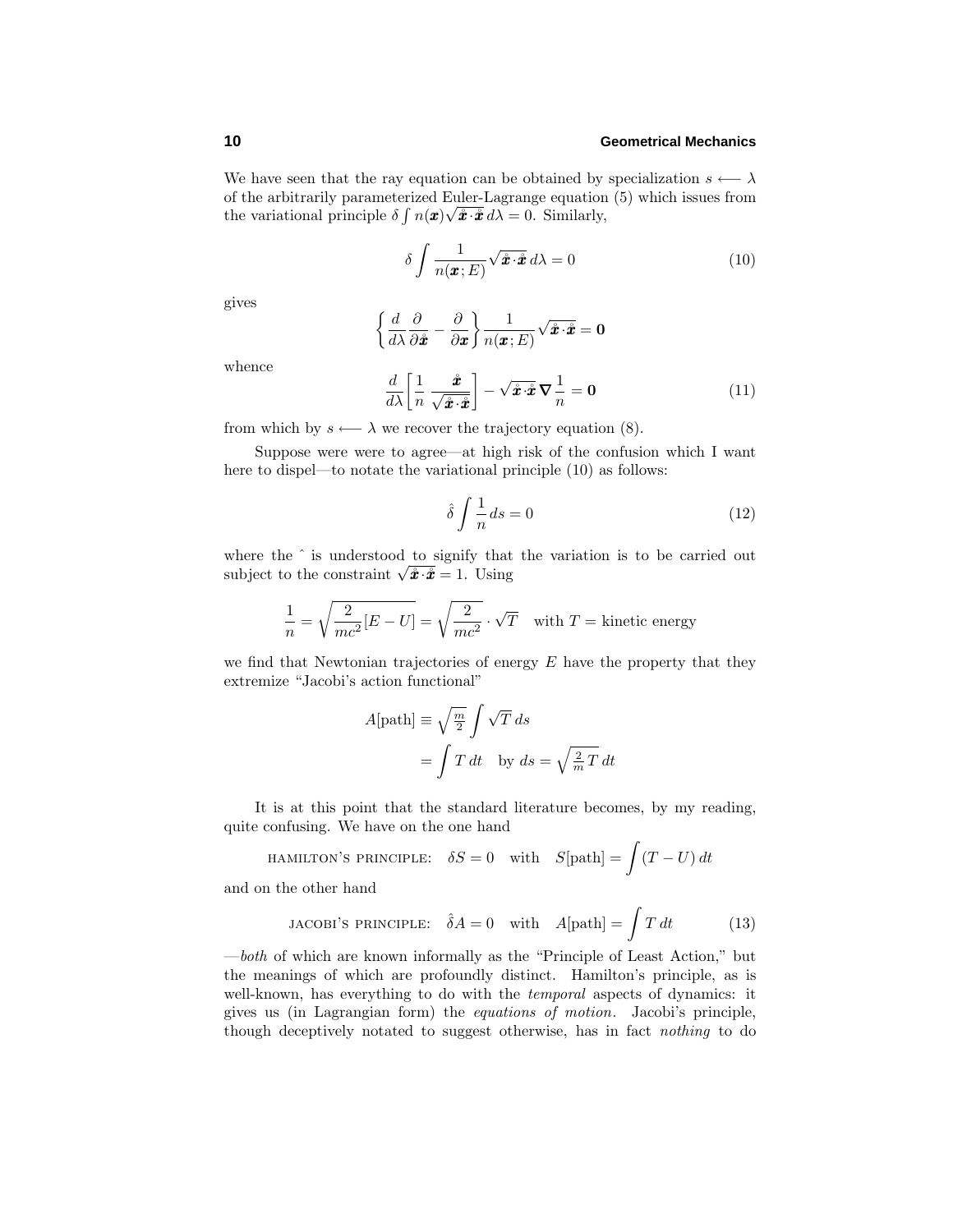

FIGURE 5: Comparison of the variational processes fundamental to Hamilton's Principle (on the left) and the Jacobi's Principle of Least Action. In both cases the spatial endpoints are specified, but in Hamilton's Principle transit time is a constant of the variational process, while Jacobi's Principle requires the conserved energy *E* to be variationally constant.

with temporal dynamics, but everything to do with the *geometrical figure* of dynamical trajectories; this becomes clear when one traces backwards the argument which led from (10) to (13). Sharpened understanding of the point here at issue follows at once from the observation that the integrand

$$
\mathcal{A}_E(\pmb{x},\mathring{\pmb{x}}) \equiv \frac{1}{n(\pmb{x};E)}\sqrt{\mathring{\pmb{x}}\cdot\mathring{\pmb{x}}}
$$

in (10) is homogeneous of degree one in the variables  $\dot{x} \equiv \frac{d}{dx}x$ ; under arbitrary reparameterization  $\lambda = \lambda(\tau) \longleftarrow \tau$  we therefore have

$$
\int A_E(\mathbf{x}, \frac{d\mathbf{x}}{d\lambda}) d\lambda = \int \frac{d\tau}{d\lambda} A_E(\mathbf{x}, \frac{d\mathbf{x}}{d\tau}) \cdot \frac{d\lambda}{d\tau} d\lambda = \int A_E(\mathbf{x}, \frac{d\mathbf{x}}{d\tau}) d\tau
$$

according to which not only Jacobi's principle (10) but all of its consequences are form-invariant with respect to arbitrary reparameterizations. They therefore are, in particular, form-invariant with respect to arbitrary clock-regraduations  $t \rightarrow \tau = \tau(t)$ , and so can have nothing to do with the specifically temporal aspects of mechanics.

We come thus to a conclusion which is, at least in the light of our optical experience, somewhat counterintuitive: the particle elects to pursue not the path  $a \longrightarrow b$  which minimizes transit time, but the iso-energetic path which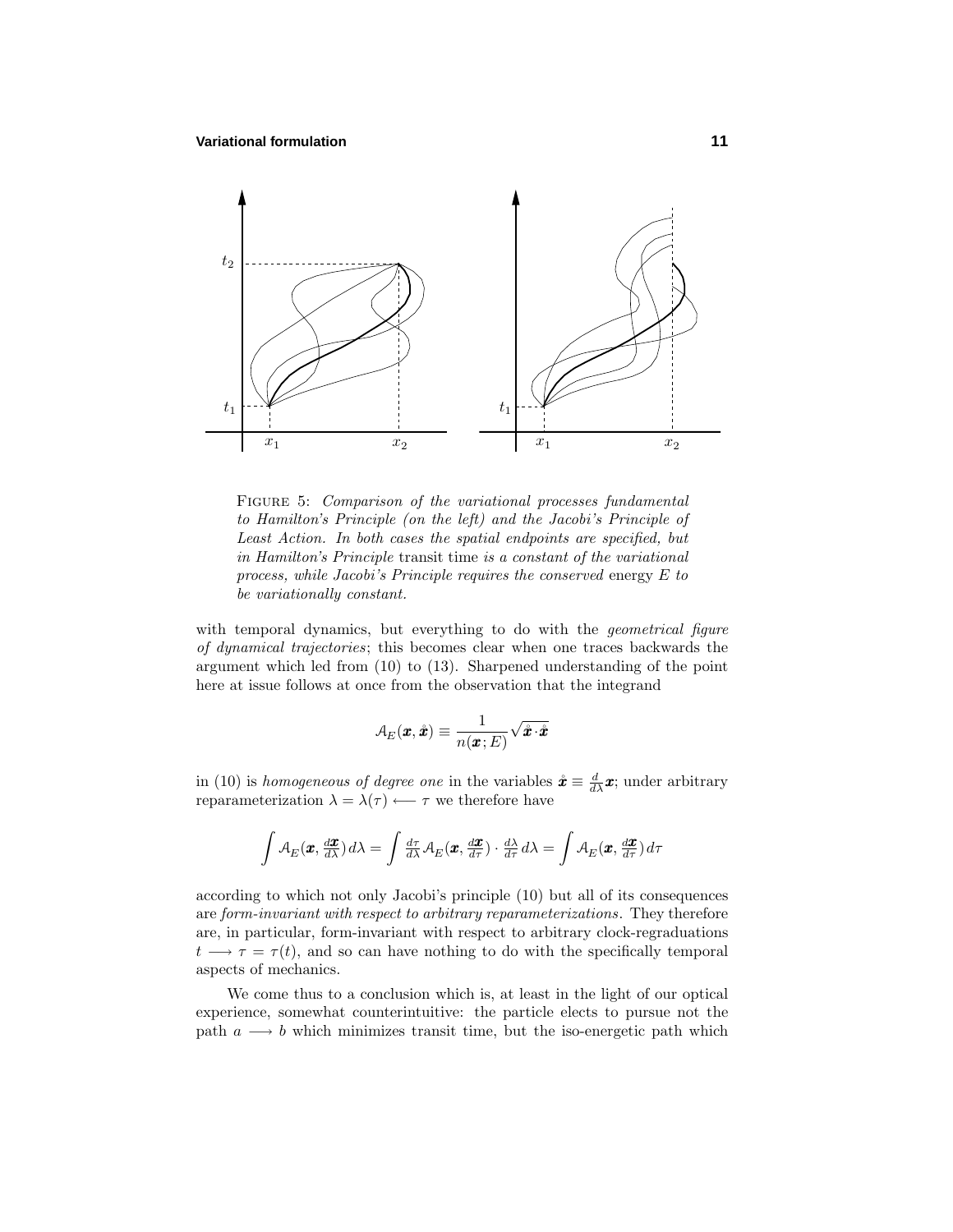extremizes the Jacobi action *A*[path]; it pursues the "path of least action," a geodesic with respect to the action metric

$$
d\sigma = a_E(\pmb{x})ds
$$

where  $ds = \sqrt{(dx)^2 + (dy)^2 + (dz)^2}$  is Euclidean, and where

$$
a_E(\boldsymbol{x}) \equiv \sqrt{\frac{2}{mc^2} [E - U(\boldsymbol{x})]} = \frac{1}{n(\boldsymbol{x}; E)}
$$

With respect to the action metric the dynamical trajectory is "least curved," "straightest possible," generated by "parallel prolongation." The particle pursues its trajectory with Euclidean speed

$$
\dot{s} = \sqrt{\frac{2}{mc^2} [E - U(\pmb{x})]} = \frac{c}{n(\pmb{x};E)} = c \cdot a_E(\pmb{x})
$$

With respect to the action metric its "speed" is  $\dot{\sigma} = a_E(\mathbf{x})\dot{s}$ , and with respect to both metrics the speed is, in general, non-constant. With respect to the "reciprocal metric"

$$
d\tilde{\sigma} = \frac{1}{a_E(\pmb{x})} ds
$$

speed *is* constant  $\left(\frac{d}{dt}\tilde{\sigma} = c\right)$ , but the trajectory is non-geodesic.

**6. Theoretical placement of the Principle of Least Action.** It is my sense that the profoundly geometrical purport of Jacobi's principle is not widely appreciated, that physicists—even those writing about the subject (see, for example, §8.6 of Goldstein's  $2<sup>nd</sup>$  edition, or §7.5 of his  $1<sup>st</sup>$ )—typically don't know quite what to make of Jacobi's principle, which they find it easy therefore simply to ignore. It is on these grounds that I understand the fact that the "Principle of Least Action" terminology is so often misapplied. For example, Richard Feynman gave to the dissertation (Princeton, May  $1942$ ) in which he first described what has come to be known as the "Feynman sum-over-paths formalism"; i.e., in which he first had occasion to write

$$
K(x, t; x_0, 0) = \int e^{\frac{i}{\hbar}S[\text{path}]}\mathcal{D}[\text{paths}]
$$

*...*the title The Principle of Least Action in Quantum Mechanics, though what he clearly had in mind was a quantum generalization of Hamilton's principle.<sup>1</sup> A paper which might more properly have worn Feynman's original title (but to

<sup>1</sup> When the work was finally published (Rev. Mod. Phys. **20**, 367 (1948)) it wore new title: "Space-time approach to non-relativistic quantum mechanics," where the first adjective refers to the fact that the "paths" in question are inscribed on spacetime, and the second adjective disabuses readers of any presumption that the theory has something therefore to do with relativity.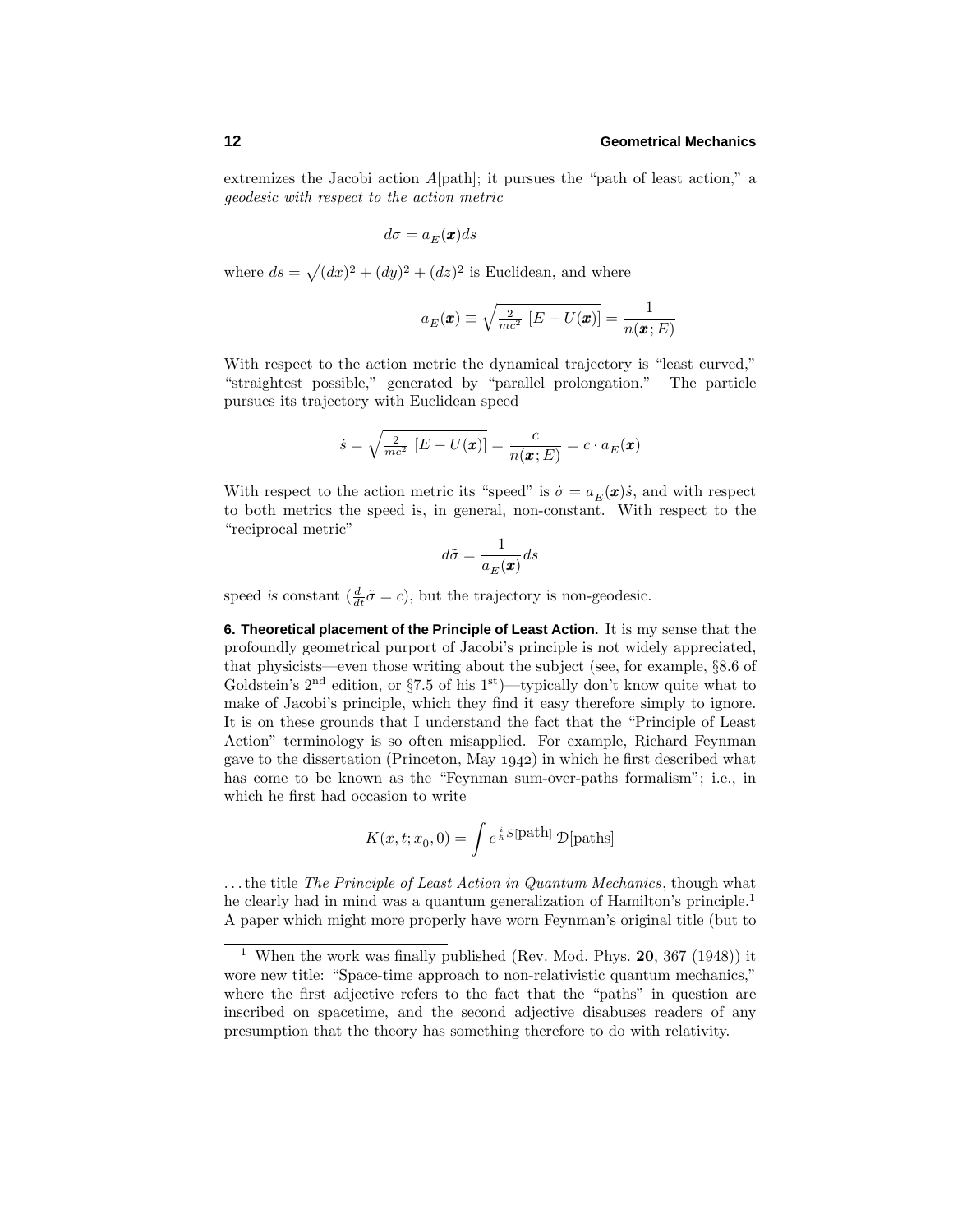## **Constrained free motion 13**

which he in fact gave a different title<sup>2</sup>) was written recently by Richard Crandall, who uses path-integral methods to study the time-independent object

$$
G(x, x_0; E) = \frac{1}{i\hbar} \int_0^\infty K(x, t; x_0, 0) e^{\frac{i}{\hbar}Et} dt
$$

But the recent work which draws most explicitly upon the geometry of classical trajectories is that having to do with chaos—particularly quantum chaos.

E. T. Whittaker (see  $\S 105-107$  of his ANALYTICAL DYNAMICS) has drawn attention to the close kinship which links the Principle of Least Action to (for example) Gauss' "Principle of Least Constraint" and to the even less well known "Appell formalism." This whole corner of physics—of what I have chosen to call "geometrical mechanics"—remains much less studied than (in my view) it deserves to be. Research questions spring easily to mind, and much that is useful (not to say pretty) remains to be worked out. It is not so much my best scientific judgment as simple sentiment which has recommended to my attention the little nest of interrelated topics to which I now turn.

**7. Comparison with the mechanics of constrained free motion.** Let  $x_1, x_2, \ldots, x_N$ be the inertial Cartesian coordinates of a system of masses  $m_1, m_2, \ldots, m_N$ which move subject to *K* holonomic constraints

$$
\varphi_k(\pmb{x}_1,\pmb{x}_2,\ldots,\pmb{x}_N)=0\qquad:\quad k=1,2,\ldots,K
$$

and let  $q^1, q^2, \ldots, q^n$  refer to some coordinatization of the *n*-dimensional space  $C_n$  of points which conform to those imposed constraints. Evidently  $C_n$ —which is effectively an  $(n = 3N - K)$ -dimensional surface inscribed in  $R_3 \times R_3 \times \ldots \times R_K$  $R_3$ —is a Riemannian manifold with "mass metric"  $m_{ij}(q)$  inherited ultimately from the Euclidean structure of intertial 3-space. System motion traces a curve  $q(t)$  in the "configuration space"  $C_n$ , and the "dynamical problem" is to describe that *t*-parameterized curve. This is precisely the problem which stimulated the invention of Lagrangian dynamics. One writes

$$
\left\{\frac{d}{dt}\frac{\partial}{\partial \dot{q}^k} - \frac{\partial}{\partial q^k}\right\} L = 0
$$
  

$$
L \equiv T(q, \dot{q}) - U(q)
$$

In the absence of impressed forces—i.e., if the only forces experienced by the particles are forces of constraint—then

$$
U(q)\equiv 0
$$

and we have

$$
L = \frac{1}{2}m_{ij}(q)\dot{q}^i\dot{q}^j
$$

<sup>2</sup> See "Combinatorial approach to Feynman path integration," J. Phys. A: Math. Gen. **26**, 3627 (1993) and papers there cited.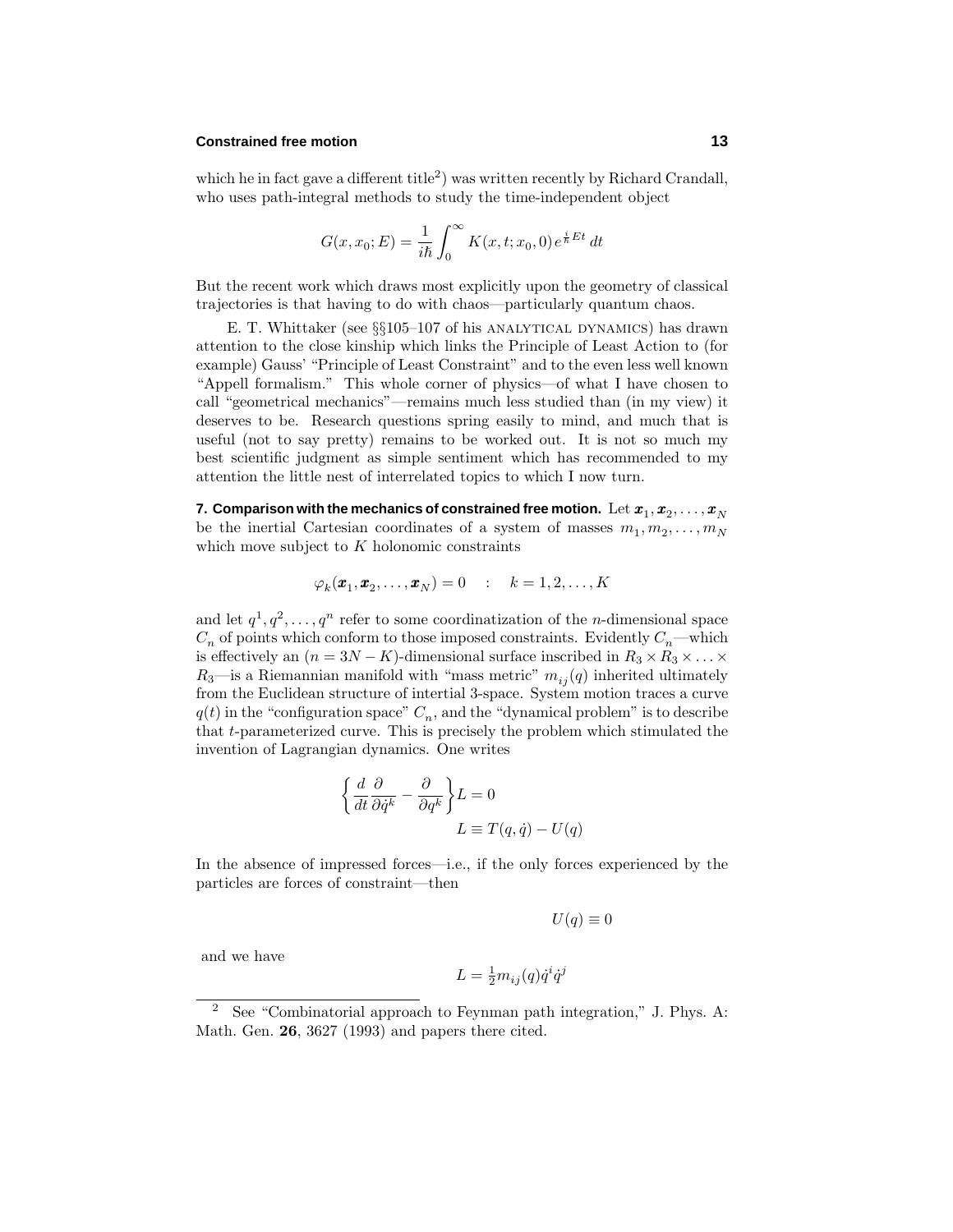Now some remarks intended to expose more clearly some geometrical aspects of the situation:

Generally, *L* and  $\mathcal{L} \equiv L^p$  give rise to distinct and inequivalent equations of motion. For we have

$$
\left\{\frac{d}{dt}\frac{\partial}{\partial \dot{q}^k} - \frac{\partial}{\partial q^k}\right\} L^p = pL^{p-1} \left\{\frac{d}{dt}\frac{\partial}{\partial \dot{q}^k} - \frac{\partial}{\partial q^k}\right\} L + p(p-1)L^{p-2}\dot{L}\frac{\partial L}{\partial \dot{q}^k}
$$

Clearly

$$
\left\{\frac{d}{dt}\frac{\partial}{\partial \dot{q}^k} - \frac{\partial}{\partial q^k}\right\} L = 0 \quad \Longrightarrow \quad \left\{\frac{d}{dt}\frac{\partial}{\partial \dot{q}^k} - \frac{\partial}{\partial q^k}\right\} L^p = 0
$$

only if it is, for some reason, automatic that  $p(p-1)L^{p-2} \cdot \dot{L} \cdot (\partial L/\partial \dot{q}^k) = 0$ 

THEOREM: If  $L(q, \dot{q})$  is *t*-independent and homogeneous of degree  $n \neq 1$  in  $\dot{q}$  then necessarily  $p(p-1)L^{p-2} \cdot \dot{L} \cdot (\partial L/\partial \dot{q}^k) = 0.$ 

The proof is elementary: from  $\partial L/\partial t = 0$  it follows that  $\dot{J} = 0$ , where

$$
J = \sum \frac{\partial L}{\partial \dot{q}^k} \dot{q}^k - L
$$

is "Jacobi's intergral." By Euler's theorem

$$
\sum \frac{\partial L}{\partial \dot{q}^k} \dot{q}^k = nL
$$

so we have  $J = (n-1)L$  and (since by assumption  $n \neq 1$ )  $\dot{J} = 0 \Rightarrow \dot{L} = 0$ , which is sufficient to establish the result claimed.  $\blacksquare$ 

The application of immediate interest (set  $p = \frac{1}{2}$  and note that kinetic energy *T* in homogeneous of degree 2 in the generalized velocities) reads

$$
\left\{\frac{d}{dt}\frac{\partial}{\partial \dot{q}^k} - \frac{\partial}{\partial q^k}\right\}T = 0 \quad \Longrightarrow \quad \left\{\frac{d}{dt}\frac{\partial}{\partial \dot{q}^k} - \frac{\partial}{\partial q^k}\right\}\sqrt{T} = 0
$$

But the latter can, by Hamilton's principle, be formulated  $\delta \int \sqrt{T} dt = 0$  or again

$$
\delta \int ds = 0 \quad \text{where } ds = \text{differential length with respect to the mass metric}
$$

Evidently  $q(t)$  traces with constant speed<sup>3</sup> a geodesic in  $C_n$ . If  $N = 1$  (which is to say: for single particle systems) all this is directly evident to the eye, and illustrated in the following figure. Note that adjustment of the arrival time

<sup>3</sup> This not at all surprisingly: forces of constraint do no work!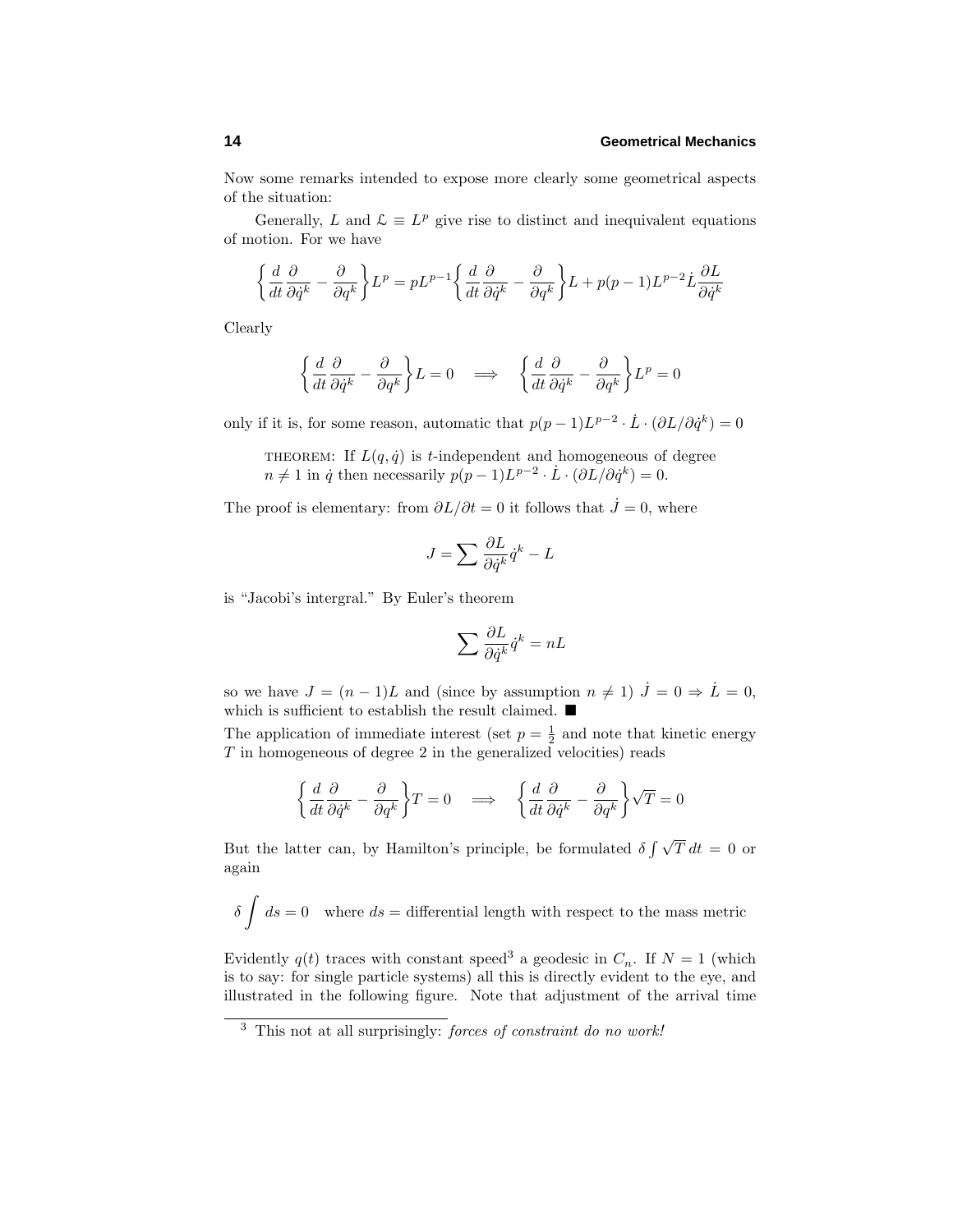

FIGURE 6: Constrained free motion of a single particle, which pursues a geodesic with constant speed.

entails adjustment of the speed/energy of the mass point(s), but not of the geodesic trajectory: the metric is now (because *E* enters as a detachable factor) effectively *E*-independent. While I have made use here of the methodology of Lagrange and Hamilton, identical conclusions would have been obtained—and more directly—had I worked from Jacobi's principle  $(12)$  with  $U = 0$ .

**8. Enter: Heinrich Hertz.** ... who was born (in Hamburg) on 22 February 1857, and who died—aged 36—just 100 years ago last New Year's Day. Hertz went in to Munich to study engineering, but discovered almost immediately that it was physics to which he was most strongly attracted. Accordingly, he gave the winter of  $1877/78$  to private study of the classics (Laplace, Lagrange, ...) and in  $1878$  removed himself to Berlin, where he studied under Kirchhoff and H. von Helmholtz. There he plunged immediately into experimental research. In 1880 his study of "Kinetic Energy of Electricity in Motion" won a prize, and he received his PhD for a dissertation treating "Induction in Rotating Spheres." In 1883, after three years of work as Helmholz' assistant, he became privatdozent in Kiel and began his study of Maxwell's electromagnetic theory. In 1885 he moved to Karlsruhe, where he married (the daughter of a colleague) and carried out the experiments for which he became instantly famous. In 1879 Helmholtz had directed his attention to a prize being offered by the Berlin Academy of Sciences for "experimental establishment of some relation betwen electromagnetic forces and the dielectric polarization of insulators," but Hertz could at the time think of no way to attack the problem. In  $1887$  he did think of a way, and established the physical reality of "displacement current." He generated, detected and studied basic properties of electromagnetic radiation in 1888. By 1889 his fame was so great that he was called to Bonn, to succeed Rudolph Clausius. While in Bonn a colleague—seven years his junior—was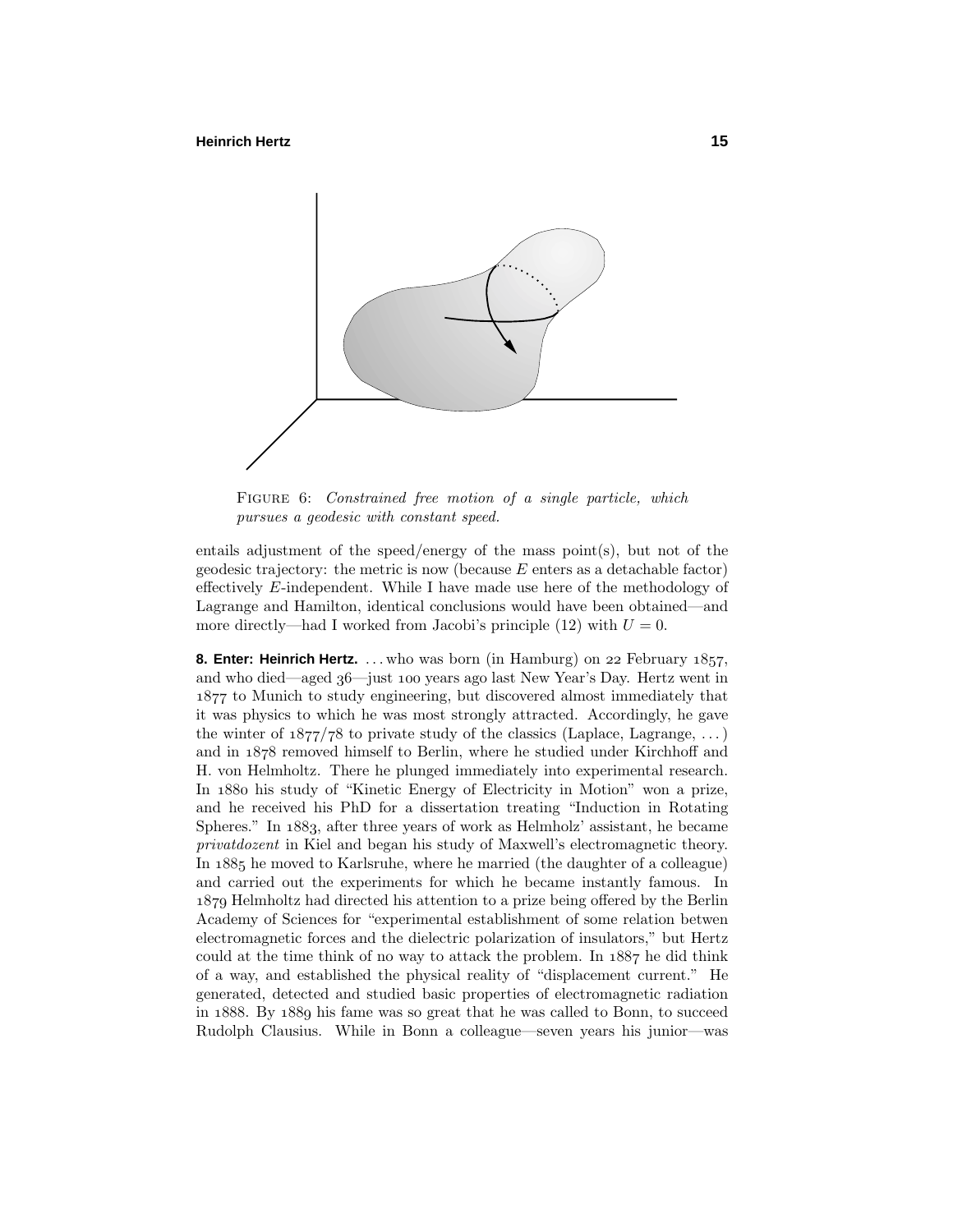Hermann Minkowski, who on one occasion wrote pleadingly to his friend David Hilbert that "I must get out of here or I'll become a physicist! The only person worth talking to here is Hertz."

Hertz was a first class experimentalist, but by no means was he only an experimentalist; in the extraordinary range of his creative interests he was reminiscent of his principal mentor, the great Hermann von Helmholtz.<sup>4</sup> It was therefore quite in character for him, while in Bonn (where he developed the first symptoms of the cancer of the jaw that ultimately killed him, and found himself therefore unable to pursue an experimental program), to turn his attention—particularly his critical attention—to theoretical mechanics and (very much in the tradition of Herschel, Thompson & Tait, Maxwell, Clifford, Mach, Poincaré,  $\dots$ ) the philosophy of science.<sup>5</sup>

During the course of this work, Hertz independently reinvented Jacobi's Principle of Least Action, and also Gauss' Principle of Least Constraint (which Hertz called the "Principle of Least Curvature"). But for Hertz these were of interest only as steps toward a grander objective: for philosophical reasons which I could not begin to summarize, $6$  Hertz held it to be a defect of Newtonian mechanics that two notions—"inertia" and "force"—are required to account for the motion of mass points. His objective was to construct a formalism within which it could be held that all seeming "forces" arise actually as "forces of constraint" (therefore as artifacts off inertia), and to that end he was prepared to adjoin to the familiar space variables x, y and x some variables  $\alpha_1, \alpha_2, \ldots, \alpha_n$ which refer to "hidden dimensions" of physical space.<sup>7</sup>

That a Herzian "forceless mechanics" exists was first brought to my own attention by A. O. Barut when I was a Reed College student  $(1954/55)$ , and he my teacher. But how it works remained obscure to me (Hertz was a turgid writer) until—quite recently, and quite by accident—I came upon a copy of

<sup>6</sup> See Hertz' Principles of Mechanics, published posthumously (with a foreword by Helmholtz) in  $1899$ , and in English translation by Dover in  $1956$ .

<sup>7</sup> The philosophical thrust of Hertz' program brings to mind the influence which, fifteen years later, the Principle of Equivalence exerted upon the thought of Einstein: "If *m*inertial and *m*gravitational are universally proportional, it must be because, from some sufficiently radical point of view, they are the same thing.

 $4$  Helmholtz was  $36$  years older than Hertz, and died in the September of , eight months after Hertz. One of his last professional acts was to prepare Hertz' papers for posthumous publication and to write his obituary.

<sup>&</sup>lt;sup>5</sup> The philosophical work of these thinkers actually affected the way their fellow scientists went about their work (recall the inspiration Faraday drew from Herschel, Einstein from Mach); moreover, it was accorded respect by professional philosophers of the day, and pondered by the generality of active intellectuals. Allan Janik & Stephen Toulmin, in Wittgenstein's Vienna (1973), provide a good account of the vanished tradition to which I refer. They mention, by the way, that Wittgenstein was always frank to acknowledge his special indebtedness to the thought of Hertz.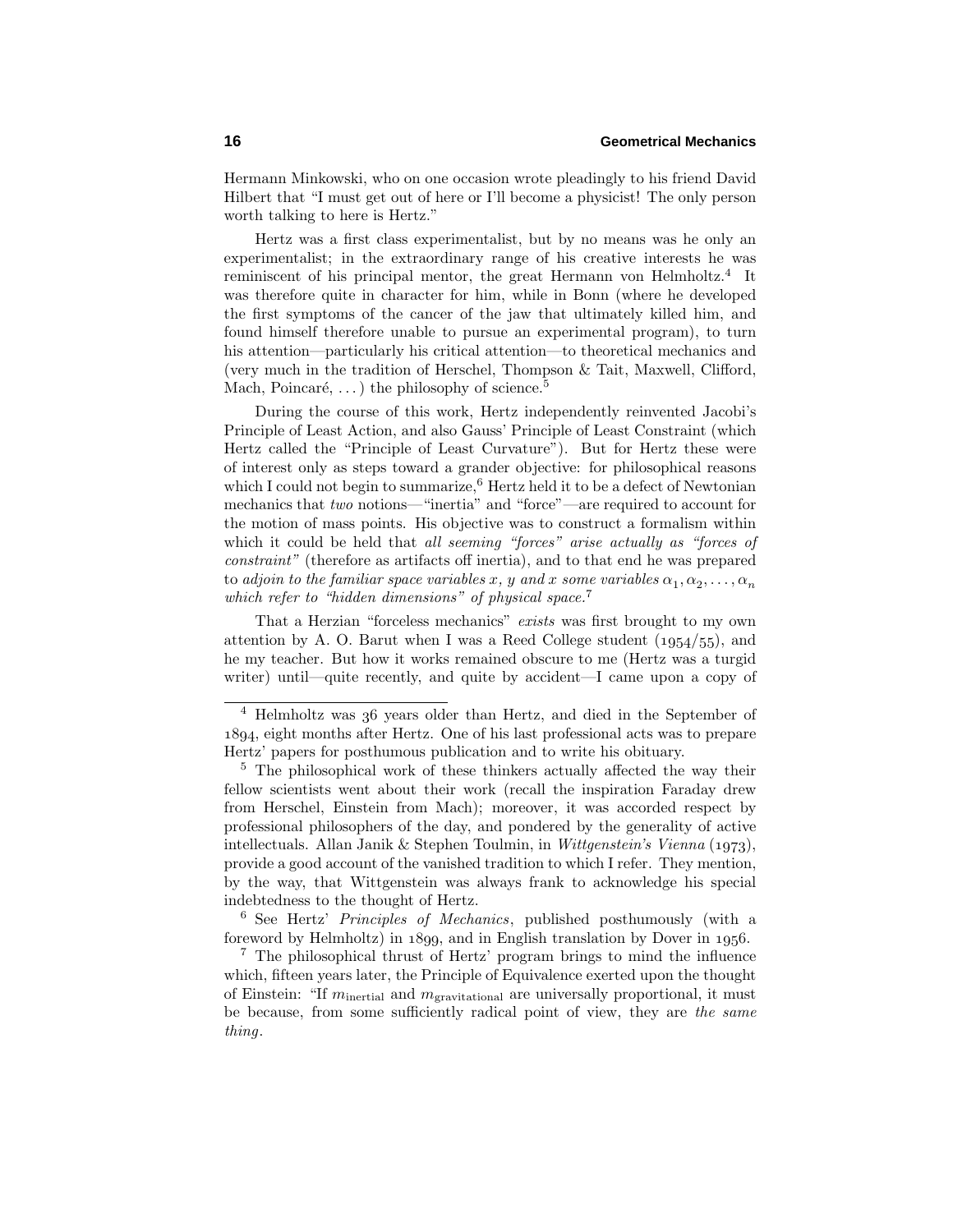### **Forceless mechanics 17**

Barut's Geometry and Physics: Non-Newtonian Forms of Dynamics (1989). It is to Barut that I owe the essentials of what now follows.

**9. Hertz' "forceless mechanics."** Hertz' idea, in its simplest essentials, can be understood if we start in *N*-dimensional Euclidean space  $(N > 4)$  with the "free particle" system

$$
\mathcal{L} = \frac{1}{2}m(\dot{X}_1^2 + \dot{X}_2^2 + \dots + \dot{X}_N^2)
$$
\n(13)

and impose such holonomic constraints

$$
\begin{aligned}\n\Phi_1(X) &= 0 \\
&\vdots \\
\Phi_{N-4}(X) &= 0\n\end{aligned}
$$
\n(14)

that the configuration space becomes 4-dimensional, with the "mass metric" (or "Hertz metric") implicit in

$$
L = \frac{1}{2}m(\dot{x}_1^2 + \dot{x}_2^2 + \dot{x}_3^2) + \frac{1}{U(x)}\dot{\alpha}^2
$$
 (15)

Here  $x_1, x_2, x_3$  and  $\alpha$  are the names we have given to what are, in effect, "generalized coordinates," and (it is interesting to note)  $\alpha$  has necessarily the dimensionality of "action." The resulting Lagrange equations read

$$
m\ddot{\boldsymbol{x}} - \dot{\alpha}^2 \nabla \frac{1}{U} = \mathbf{0} \quad \text{and} \quad \frac{d}{dt} \left[ \frac{1}{U} \dot{\alpha} \right] = 0 \tag{16}
$$

The latter gives  $\dot{\alpha} = kU$  where k is some dimensionless constant. Returning with this information to the former equation, we have

$$
m\ddot{\mathbf{x}} = k^2 U^2 \nabla \frac{1}{U}
$$
  
=  $-k^2 \nabla U(\mathbf{x})$  (17)

which (i) contains no reference to the variable  $\alpha$  except covertly (through  $k$ ) and (ii) looks Newtonian except for the unfamiliar constant  $k$ , which we can either interpret to be a parameter controlling the strength of the potential or (alternatively) eliminate by rescaling the time variable. From the "other equation of motion" we obtain  $k = \dot{\alpha}(0)/U(0)$ , which shows the specific value of *k* to be implicit in the initial data; in Newtonian mechanics we are traditionally content to insert initial data after the fact, by hand, but in Hertz' forceless mechanics it enters into the essential design of the dynamical equation.

Similarly

$$
L = \frac{1}{2}m(\dot{x}_1^2 + \dot{x}_2^2 + \dot{x}_3^2) + \frac{1}{U_1(\pmb{x})}\dot{\alpha}_1^2 + \frac{1}{U_2(\pmb{x})}\dot{\alpha}_2^2
$$

gives

$$
m\ddot{\mathbf{x}} = -k_1^2 \nabla U_1(\mathbf{x}) - k_2^2 \nabla U_2(\mathbf{x})
$$
  
=  $-k_1^2 \nabla (U_1 + \lambda U_2)$  with  $\lambda \equiv (k_2/k_1)^2$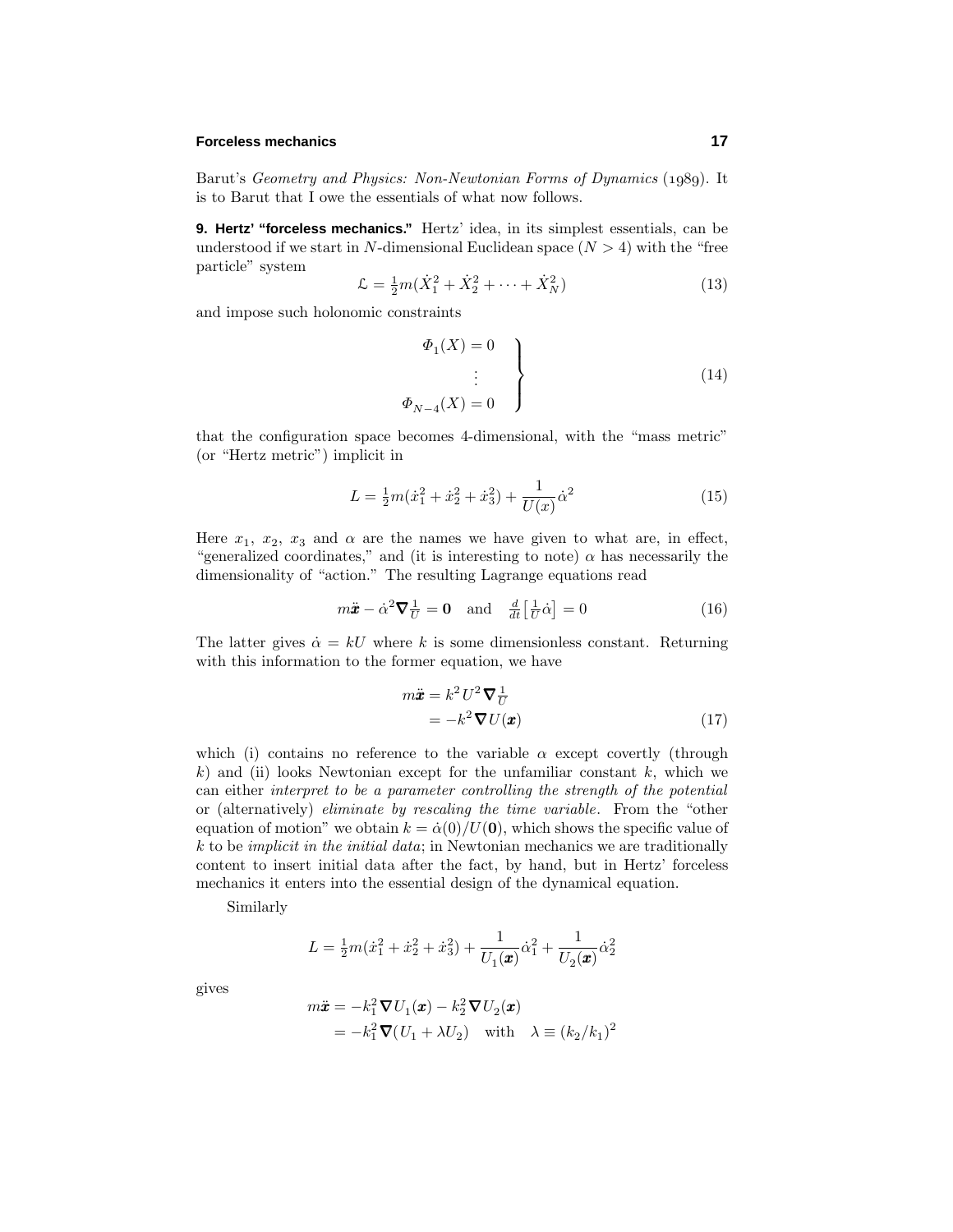But so also does

$$
L = \frac{1}{2}m(\dot{x}_1^2 + \dot{x}_2^2 + \dot{x}_3^2) + \frac{1}{U_1(\pmb{x}) + \lambda U_2(\pmb{x})}\dot{\alpha}^2
$$

So a certain non-uniqueness attaches to the Hertz formalism, lending force to claims that Hertz made not (as he had intended) a physical discovery, but a discovery of merely formal purport. The formalism does, however, have at least the attractive property that it is deeply geometrical in spirit. In *x*-space the



FIGURE 7: With respect to a suitably designed "Hertz metric" in an appropriate hyperspace, any conservative force can be represented as a "force of constraint," and all motion becomes "constrained free motion."

motion of *m* is non-uniform, and geodesic only with respect to the *E*-dependent "action metric." But in  $(\alpha, \mathbf{x})$ -space the motion is uniform geodesic with respect to the Hertz metric; it is, in short, free on a curved surface in *N*-space, and the only forces experienced by *m* are forces of constraint.

**10. The embedding problem.** In progressing from (13) to (17) I (in the interests of expository swiftness) tacitly assumed a certain sequence of procedures to be possible, and have now to consider whether that assumption is in fact tenable.<sup>8</sup>

Hertz' equations of motion (16) can be obtained from a hyper-dimensional variant of Hamilton's principle

$$
\delta \int L \, dt = 0
$$

where the hyper-Lagrangian  $L$  is (see again  $(15)$ ) homogeneous of degree two in the generalized velocities  $\dot{x}$  and  $\dot{\alpha}$ . Drawing now upon the THEOREM of p. 14, we obtain the equivalent statement

$$
\delta \int \sqrt{L} \, dt = 0 \tag{18}
$$

<sup>8</sup> It turns out not to be, or at least not quite.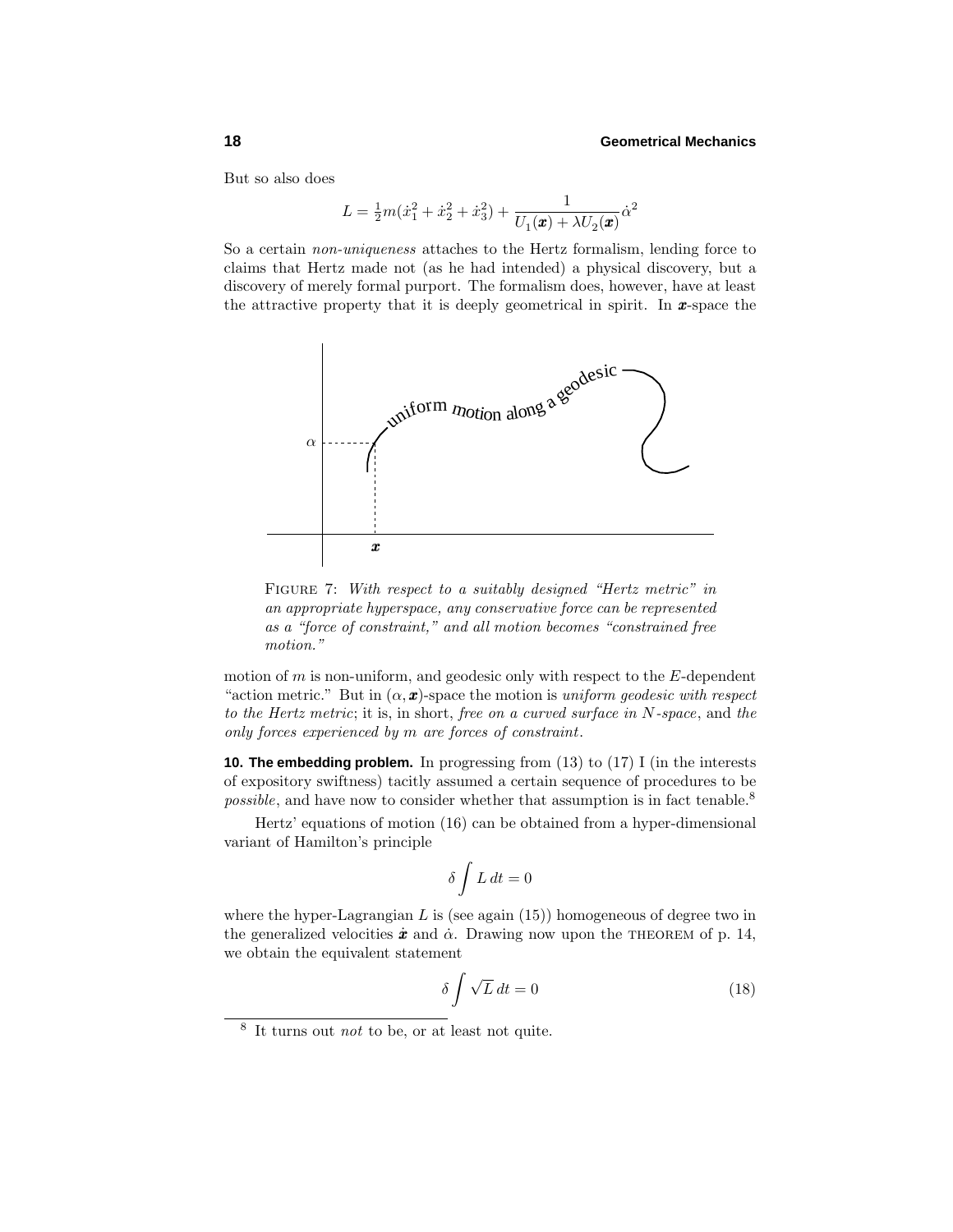#### **The embedding problem 19**

where  $\sqrt{L} dt = \sqrt{\frac{m}{2}} ds$  and where

$$
ds^{2} = dx^{2} + dy^{2} + dz^{2} + A(\mathbf{x})d\alpha^{2}
$$

$$
A(\mathbf{x}) \equiv \frac{2}{m} \cdot \frac{1}{U(\mathbf{x})}
$$
(19)

serves to define the "Hertz metric." The Hertz metric ascribes metric structure to Hertz' configuration space  $C_4$ . Our problem—the "embedding problem"—is to display  $C_4$  as a 4-dimensional surface in an enveloping flat  $E_N$ , a surface so constructed that the Hertz metric is induced by the (simpler) metric structure of  $E_N$ .

Embedding problems (like most "inverse problems") are hard, and so in particular I found this one to be. It was, however, cracked "a long time ago" by one of Barut's students (and a wonderfully clever student she must have been!). I work now from unpublished material Barut was kind enough to share with me.

Let  $x, y, z, u, v, w$  coordinatize an  $E_6$  with the *psuedo*-Euclidean metric structure defined

$$
ds^2 = dx^2 + dy^2 + dz^2 + du^2 + dv^2 - dw^2
$$

Let constraints

$$
\Phi_1(\mathbf{x}, u, v, w) \equiv v - \frac{1}{2} \sqrt{A(\mathbf{x})} \left[ 1 - \frac{u^2}{A(\mathbf{x})} \right] = 0
$$
\n
$$
\Phi_2(\mathbf{x}, u, v, w) \equiv w - \frac{1}{2} \sqrt{A(\mathbf{x})} \left[ 1 + \frac{u^2}{A(\mathbf{x})} \right] = 0
$$
\n(20)

serve to define a surface  $\Sigma_4$  in  $E_6$ . Easily  $u^2 + v^2 - w^2 = 0$  so the constraints (20) serve to erect at each  $\boldsymbol{x}$ -point a certain  $(u, v, w)$ -cone, and to inscribe on that cone a certain curve C. The equations

$$
u = \sqrt{A(\mathbf{x})}\alpha
$$
  

$$
v = \frac{1}{2}\sqrt{A(\mathbf{x})}(1 - \alpha^2)
$$
  

$$
w = \frac{1}{2}\sqrt{A(\mathbf{x})}(1 + \alpha^2)
$$

provide a fairly natural parameterization of that curve. By straightforward calculation we now find

$$
du = \sqrt{A} \, d\alpha + \frac{1}{2\sqrt{A}} \alpha \nabla A \cdot d\boldsymbol{x}
$$

$$
dv = -\sqrt{A}\alpha \, d\alpha + \frac{1}{4\sqrt{A}} (1 - \alpha^2) \nabla A \cdot d\boldsymbol{x}
$$

$$
dw = +\sqrt{A}\alpha \, d\alpha + \frac{1}{4\sqrt{A}} (1 + \alpha^2) \nabla A \cdot d\boldsymbol{x}
$$

giving (after further calculation)

$$
du^2 + dv^2 - dw^2 = A(\pmb{x})\,d\alpha^2
$$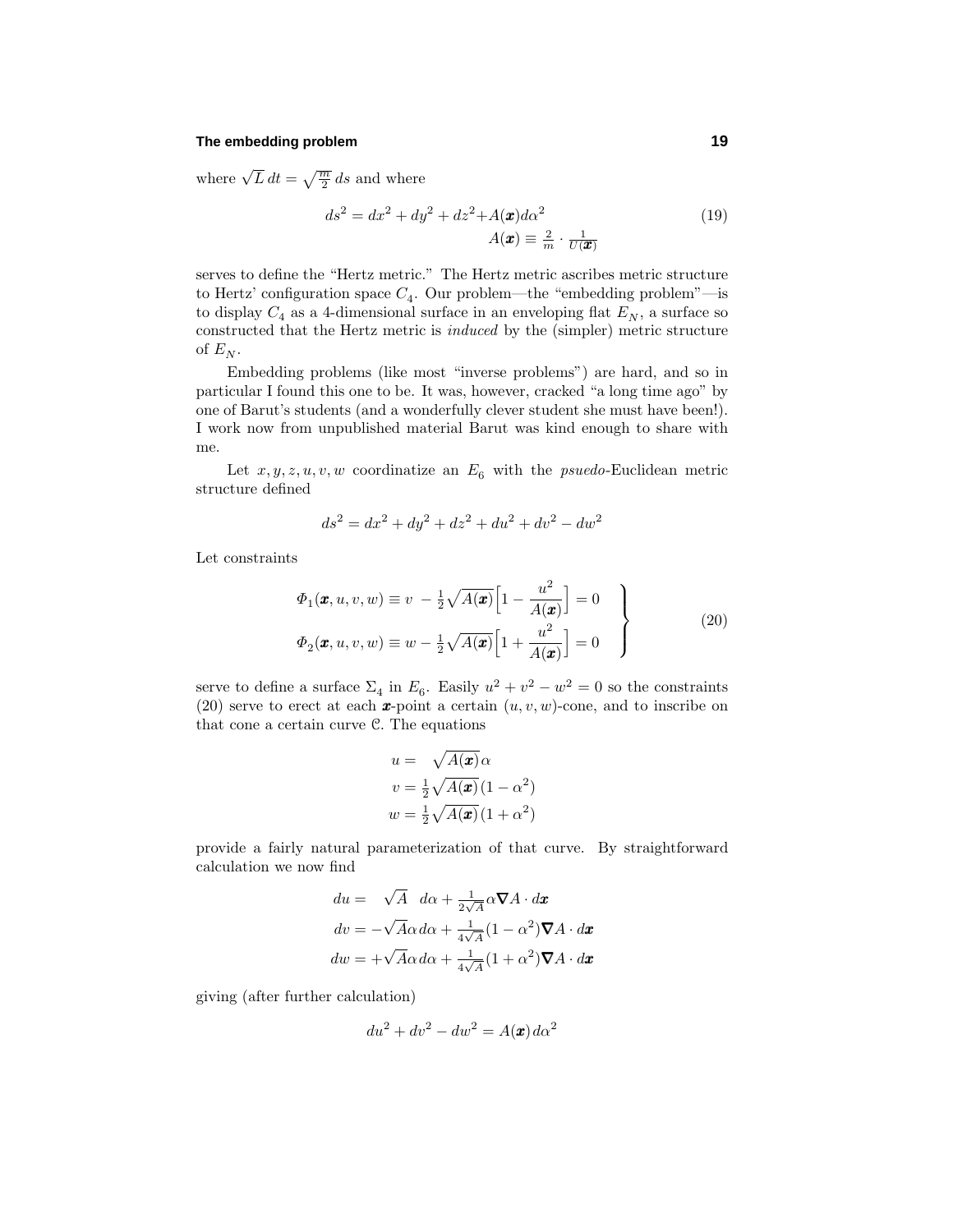So 
$$
ds^2 = dx^2 + dy^2 + dz^2 + A(\mathbf{x})d\alpha^2
$$

and the desired embedding has been achieved. But by a hat trick, which has contributed disappointingly little to general understanding of the "art of embedding."

In a more complete account of this topic it would become important to notice that  $A \longrightarrow \infty$  at points where  $U(\mathbf{x}) = 0$ , and that  $\sqrt{A}$  becomes imaginary at points where  $U(\mathbf{x}) < 0$ . Were we to insist (on what grounds?) that  $E_6$  be <sup>a</sup> *real* psuedo-Euclidean space then we would become obligated to write √−*<sup>A</sup>* where formerly we wrote  $\sqrt{A}$ , and to assign to  $E_6$  this altered metric structure:

$$
ds^2 = dx^2 + dy^2 + dz^2 - du^2 - dv^2 + dw^2
$$

It is, however, not immediately evident what sense we are to make of "an embedding space which *changes from point to point*," depending on the sign of  $U(\mathbf{x})$ . Relatedly, we would, in a more complete discussion, want to describe how the formalism responds to unphysical adjustments of the type  $U \to U + constant$ .

**Summary, and a glance ahead.** Study of the transit time concept in a multidimensional context led (explicitly in the conversation from which this work derives, but only implicitly in the actual text) to the formulation of a

CONJECTURE: When moving  $a \to b$  in a conservative force field, a particle selects the path which minimizes transit time *T*[path].

which proved the more interesting for being false! We were led thus to the realization that Fermat's Principle of Least Time and the Principle of Least Action (Jacobi/Hertz) are—though both refer not to motion but to the geometry of physical space curves (not to the "progress of the train" but to the "design of the track")—not formal analogs of one another, but formal "reciprocals," with consequences which (or so I have come to suspect) show up ultimately as the reciprocity between phase velocity and group velocity.

En route to that understanding we gained new appreciation of the physical utility of the classical theory (Frenet-Serret) of space curves. And, having arrived, we found ourselves in position to understand why the "optical ray equation" and the "Newtonian trajectory equation"—both of which are less well known than they deserve to be—are, while similar, yet not identical.

In extracting Jacobi's Principle (not, as is standard in the literature, from Hamilton's Principle but) directly from Newton's Second Law we have (in my view) simplified the derivation<sup>9</sup> and more clearly exposed the geometrical meaning and latent power of the Principle of Least Action. Which, as we have

<sup>9</sup> Along the way we had occasion to develop a little theorem according to which, under conditions fairly standard to the "geometrization of dynamics,"  $\delta \int L dt = 0 \Leftrightarrow \delta \int \sqrt{L} dt \sim \delta \int ds = 0$ . The same theorem, run backwards, permits one, in connection with the Riemannian diffential geometry of geodesics, to get rid of the square root which enters awkwardly into the definition of *ds*.